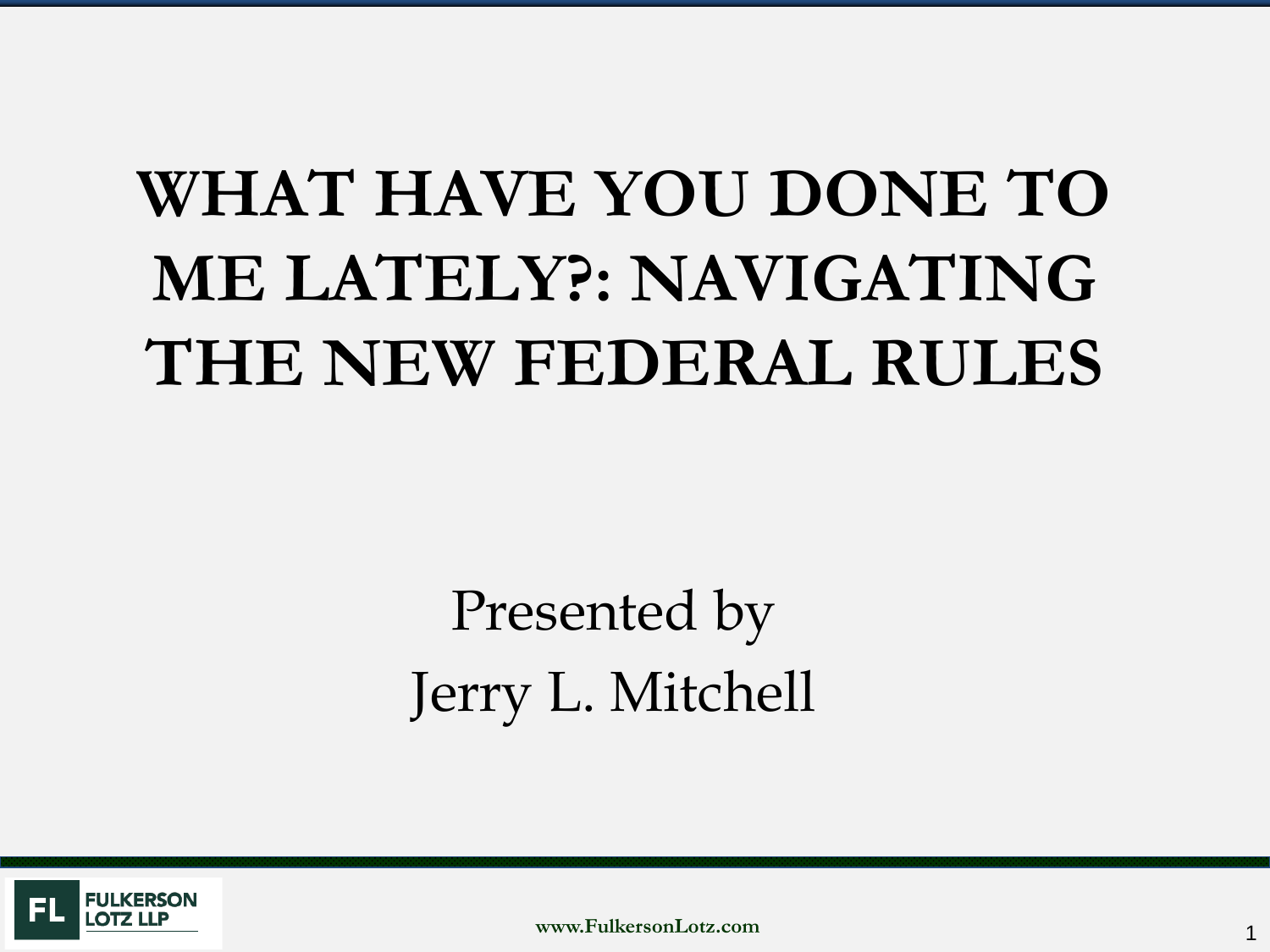### **What's The Fuss About?**

- Significant amendments to the Federal Rules of civil Procedure became effective December 1, 2015
	- some commentators call this the most extensive suite of amendments in more than two decades
- **Result of 2010 meeting of Advisory Committee at** Duke University
	- nearly five years of drafting, commenting, compromising, revising and general bickering
- Adopted by the U.S. Supreme Court on April 29, 2015

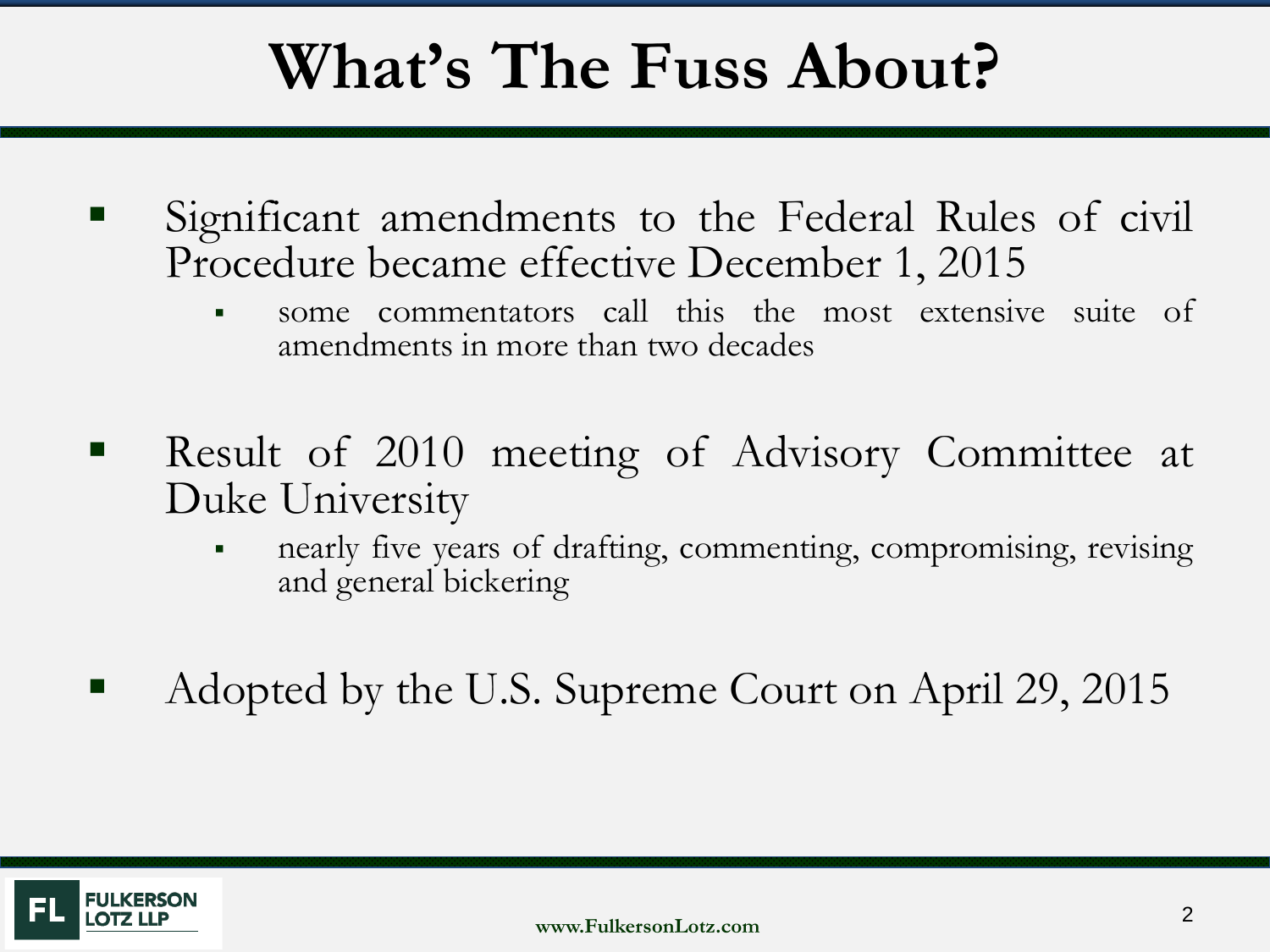### **Why the Amendments?**

#### Per U.S. Courts website:

Any change to the federal rules must be designed to promote simplicity in procedure, fairness in administration, the just determination of litigation, and the elimination of unjustifiable expense and delay.

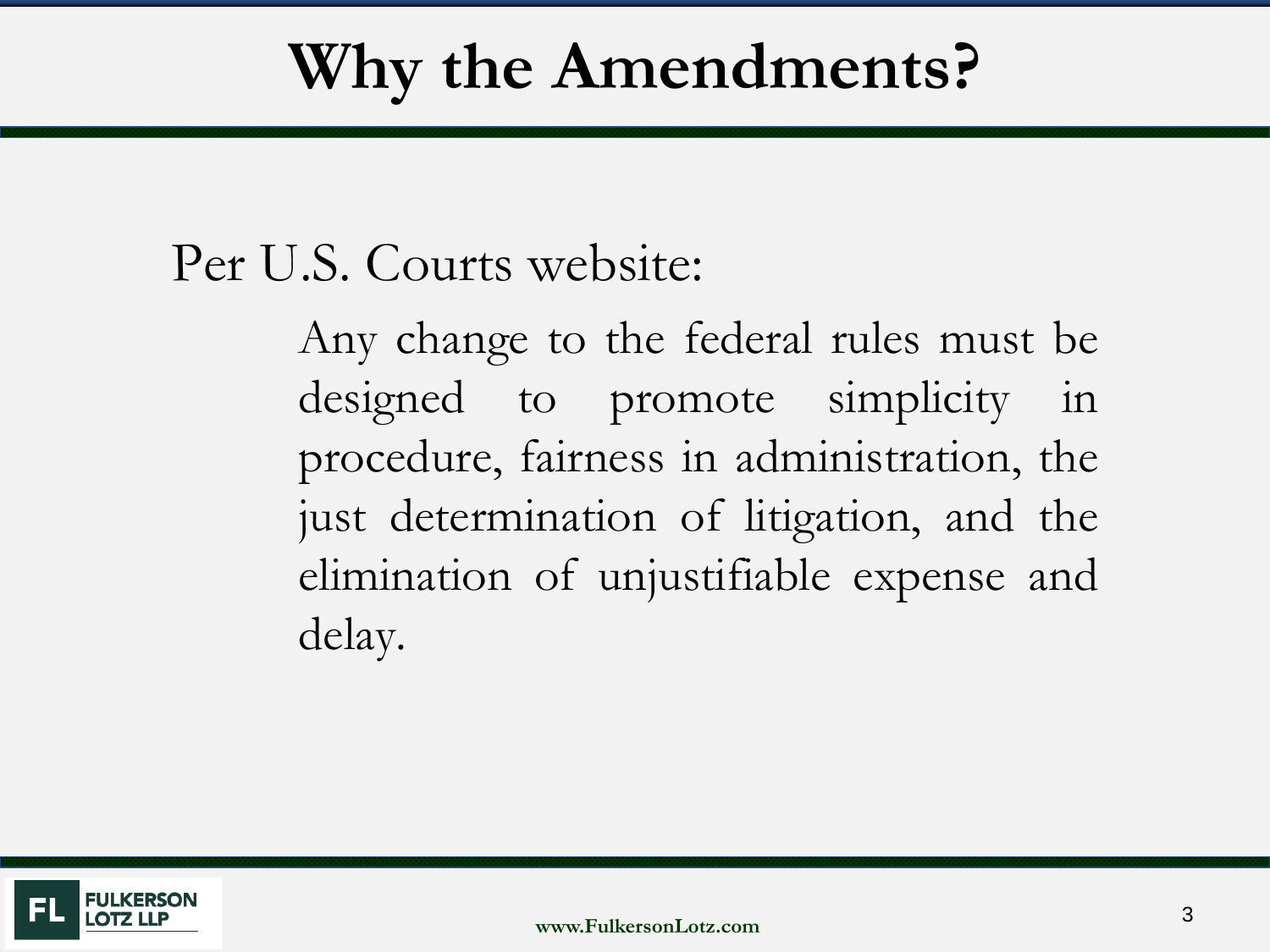# **Why the Changes, continued**

Three main goals of 2015 Amendments:

- 1. Improve efficiency of case administration emphasis on cooperation
- 2. Redefine scope of permissible discovery
	- **emphasis on proportionality**
- 3. Address the preservation and production of electronic discovery materials
	- **EXECUTE:** emphasis on prejudice and intent

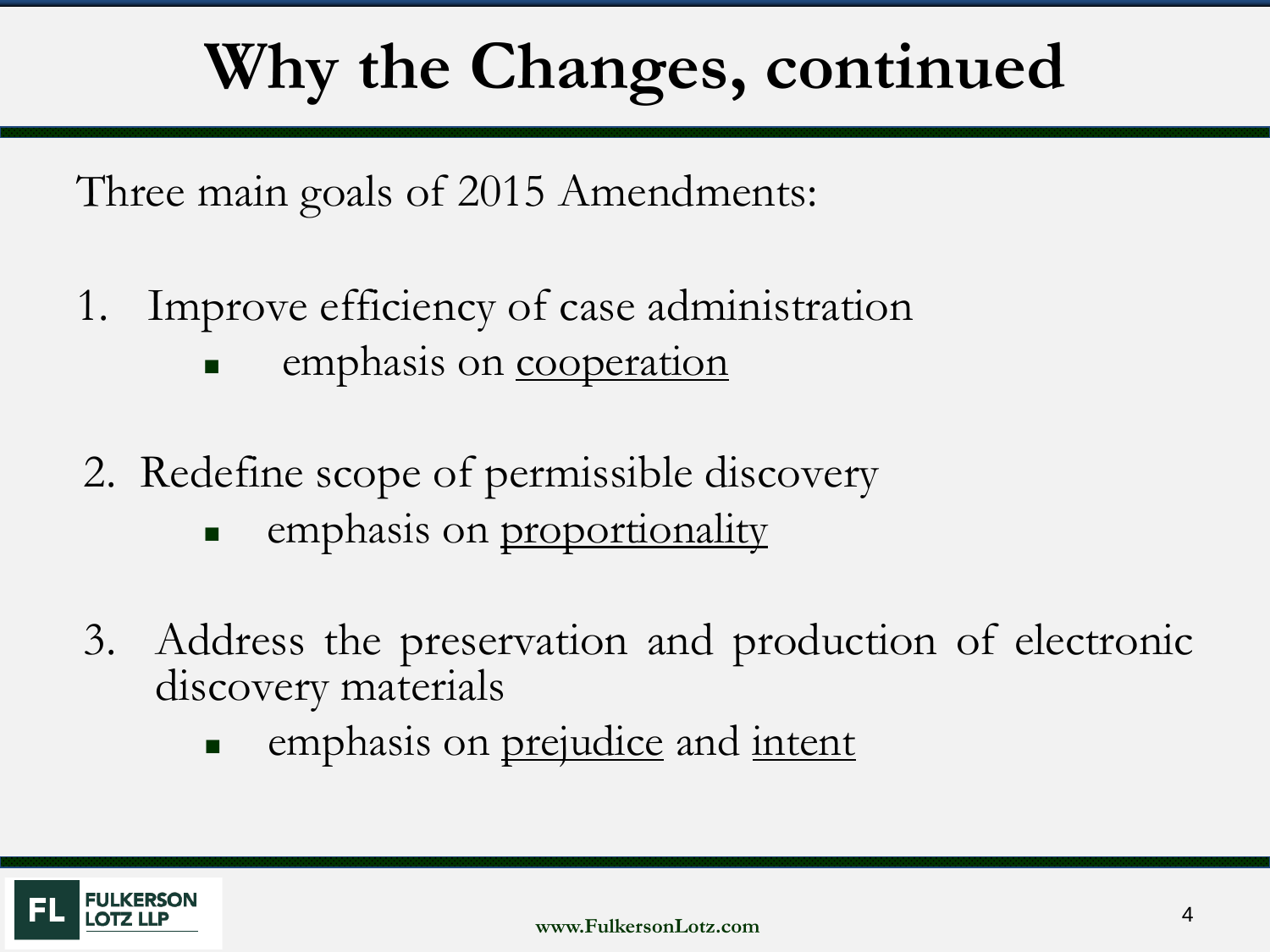## **So What Has Changed?**

Eleven Rules Have Been Changed:

- Rule 1 amended to make the "Parties", as well as the Court, responsible for employing the rules to achieve inexpensive determination of every case
- Rule 4 shortened time limits for service of process
- **Rule 16 regarding scheduling conferences and** scheduling orders

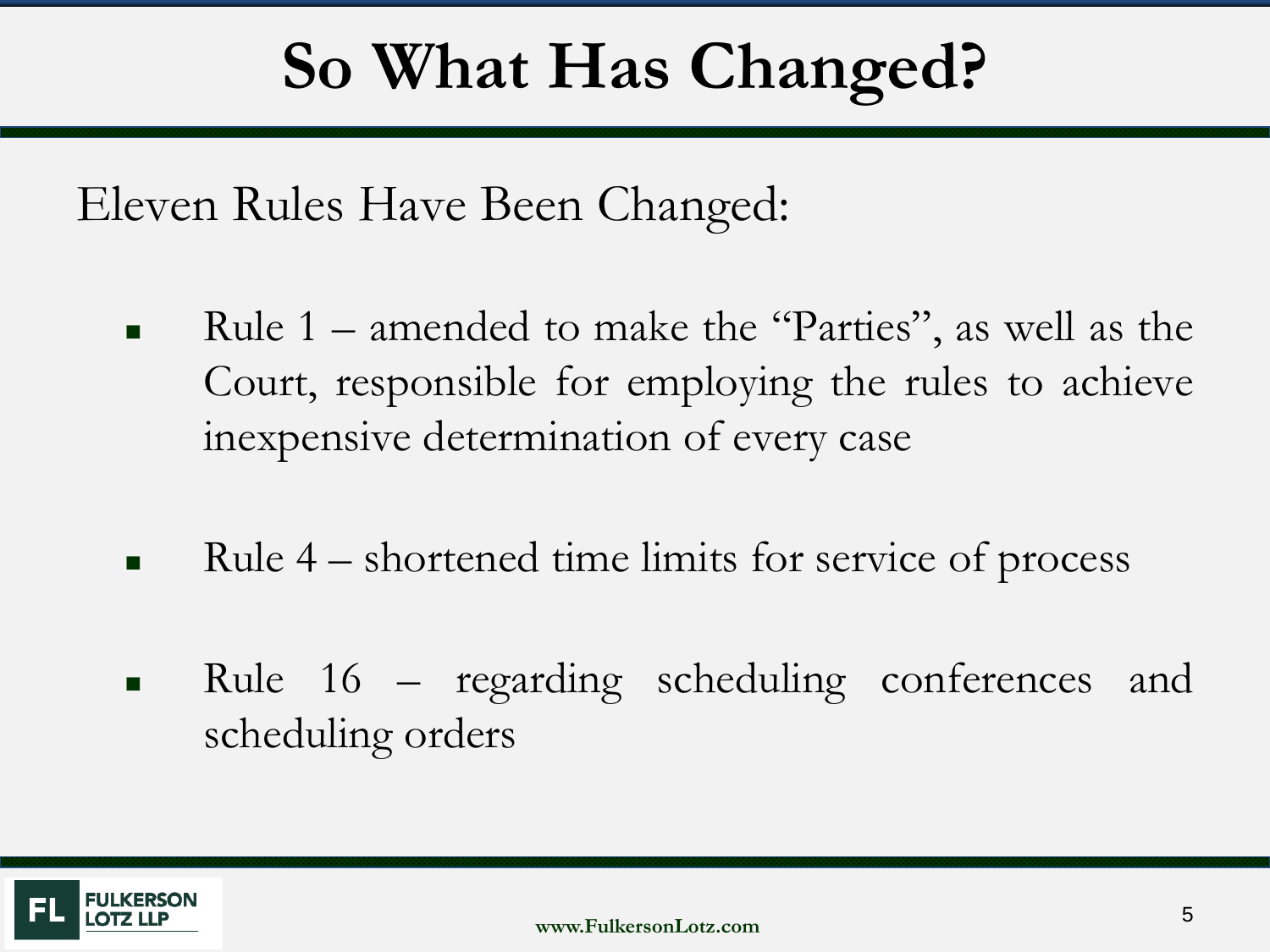# **So What Has Changed, continued**

- Rule 26 scope of discovery amended
- Rules 30, 31 and  $33 -$ Rules governing oral depositions, depositions on written questions, and written interrogatories amended to incorporate new scope of discovery
- Rule 34 changes to procedure for objecting to requests for production
- Rule 37 amended to address preservation of e-discovery and sanctions for failure to preserve
- Rule 55 clarifying that a default judgment that does not dispose of all parties and claims is interlocutory and may be revised by court until final
- Rule 84 appendix of forms abrogated

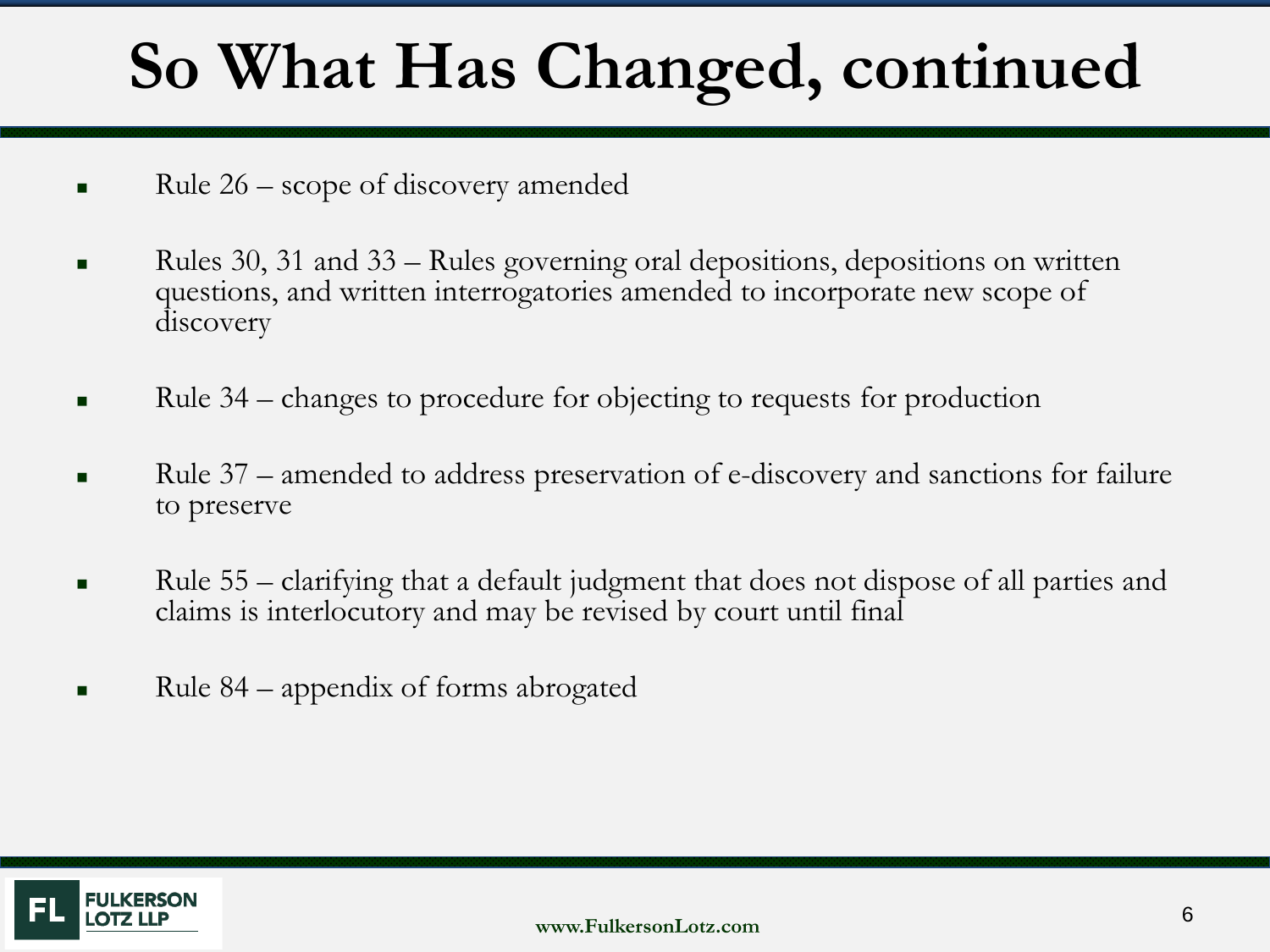**Rule 1. Scope and Purpose**

These rules govern the procedure in all civil actions and proceedings in the United States district courts, except as stated in Rule 81. They should be construed, and administered, and employed by the court and the parties to secure the just, speedy, and inexpensive determination of every action and proceeding.

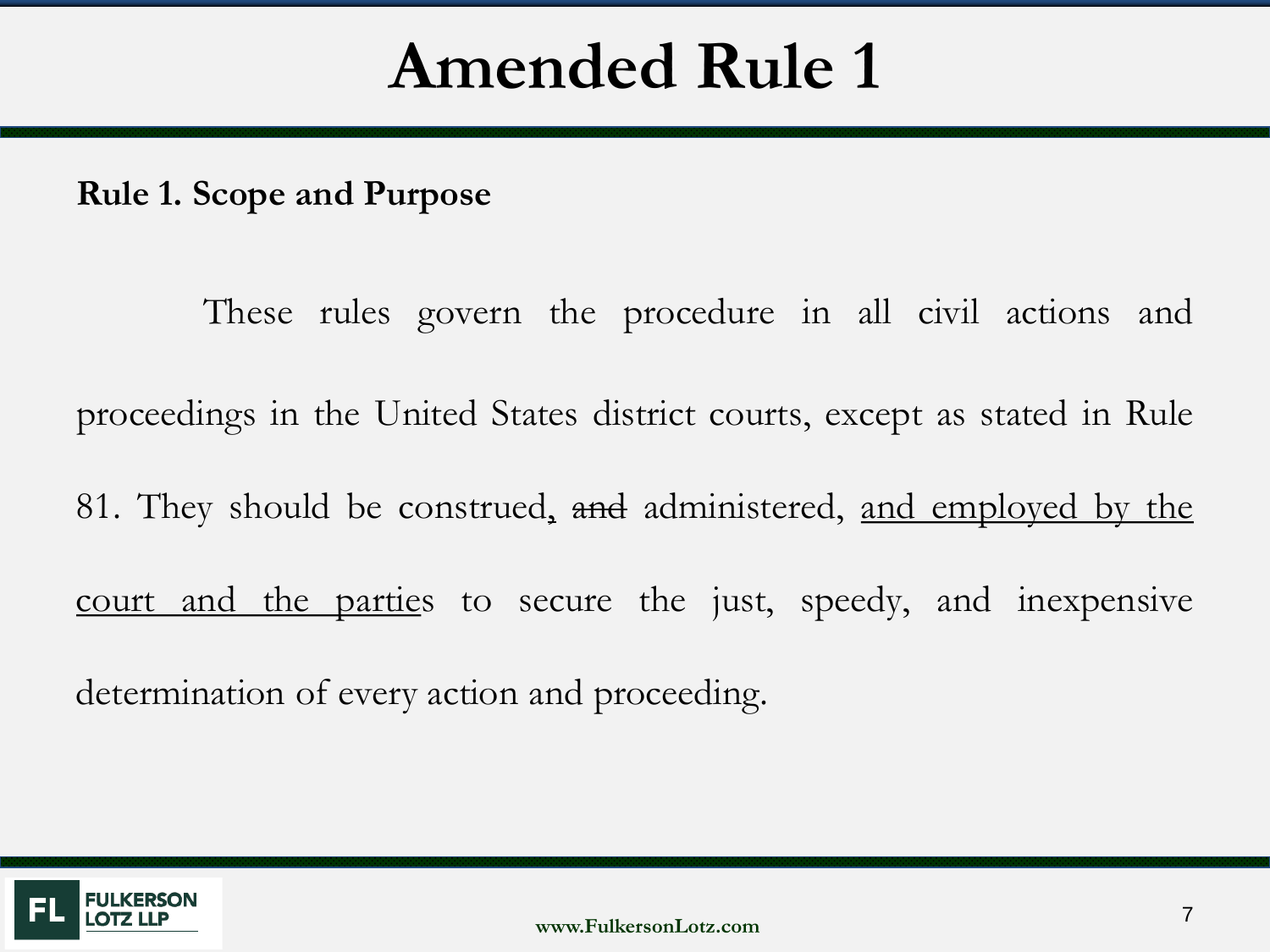Per Advisory Committee Note to Amended Rule 1:

"Rule 1 is amended to emphasize that just as the court should construe and administer these rules to secure the just, speedy, and inexpensive determination of every action, so the parties share the responsibility to employ the rules in the same way."

- Parties now expressly responsible
- Emphasis on cooperation

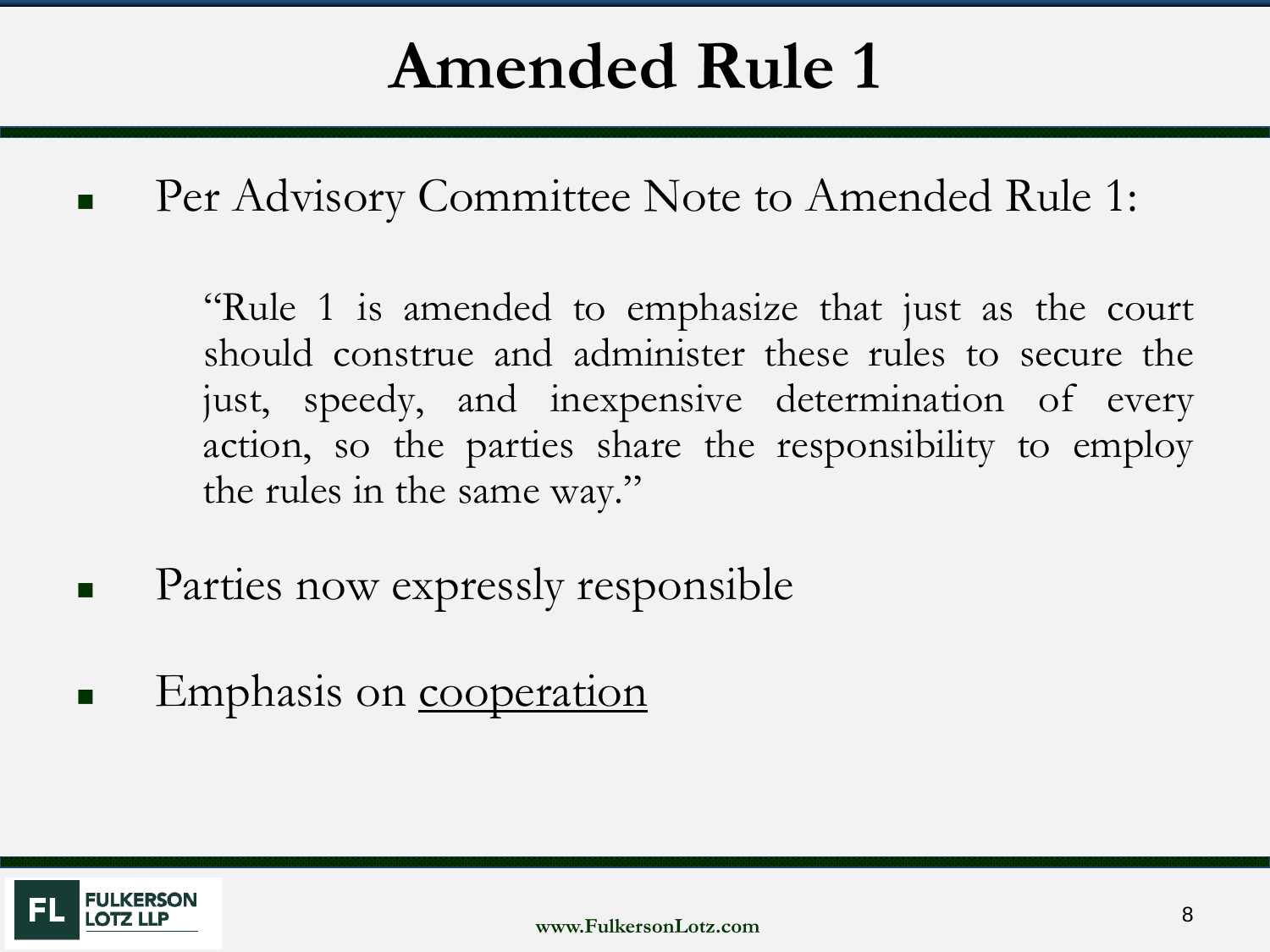**Rule 4. Summons**

#### \* \* \* \* \*

**(m) Time Limit for Service.** If a defendant is not served within 12090 days after the complaint is filed, the court — on motion or on its own after notice to the plaintiff — must dismiss the action without prejudice against that defendant or order that service be made within a specified time. But if the plaintiff shows good cause for the failure, the court must extend the time for service for an appropriate period. This subdivision (m) does not apply to service in a foreign country under Rule 4(f) or 4(j)(1) or to service of a notice under Rule 71.1(d)(3)(A).

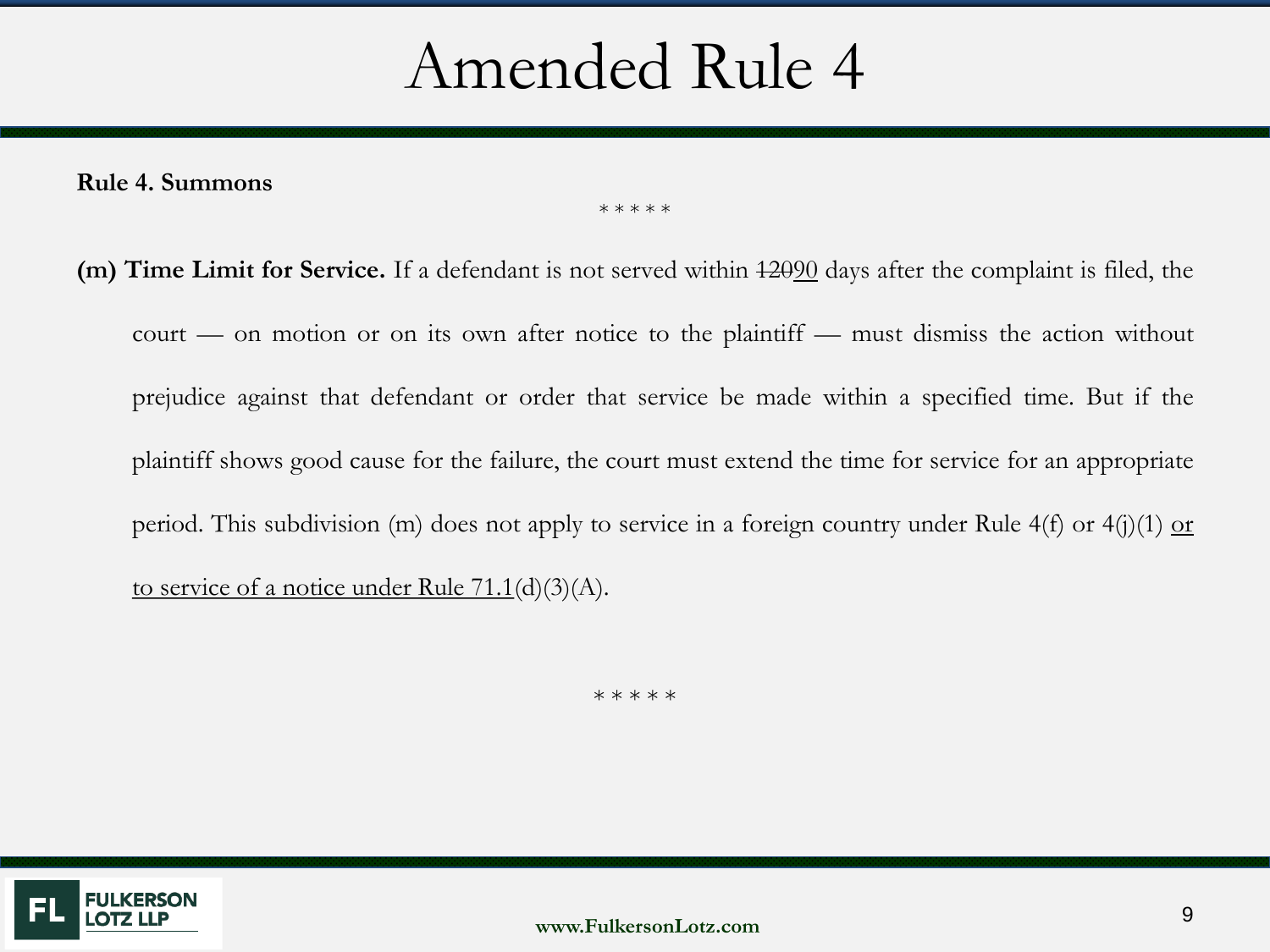### Practice Under Amended Rule 4

- Shortens time limit for service on a defendant from 120 to 90 days
- **Part of goal of speeding up the beginning of suits and** improving case administration
- Advisory Committee acknowledged this may result in increased number of requests for more time based on "good cause"
- Also shortens time for relation back of amendments under Rule  $15(c)(1)(c)$

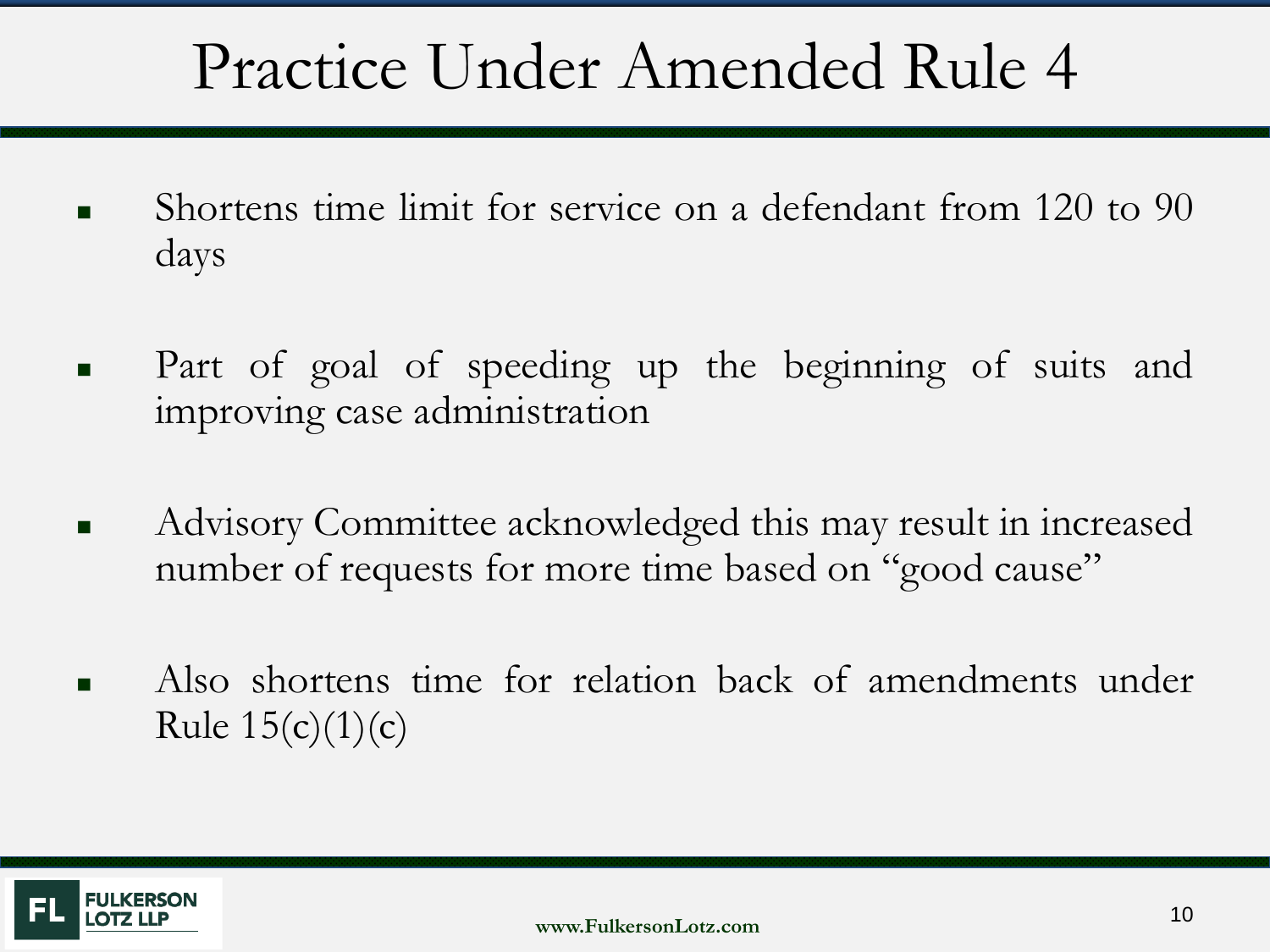**Rule16. Pretrial Conferences; Scheduling; Management**

\* \* \* \* \*

**(b) Scheduling.**

- **(1)** Scheduling Order. Except in categories of actions exempted by local rule, the district judge or a magistrate judge when authorized by local rule — must issue a scheduling order:
	- **(A)** after receiving the parties' report under Rule 26(f); or
	- **(B)** after consulting with the parties' attorneys and any unrepresented parties at a scheduling conference by telephone, mail, or other means.
- (2) Time to Issue. The judge must issue the scheduling order as soon as practicable, but in any eventunless the judge finds good cause for delay, the judge must issue it within the earlier of 12090 days after any defendant has been served with the complaint or 9060 days after any defendant has appeared.

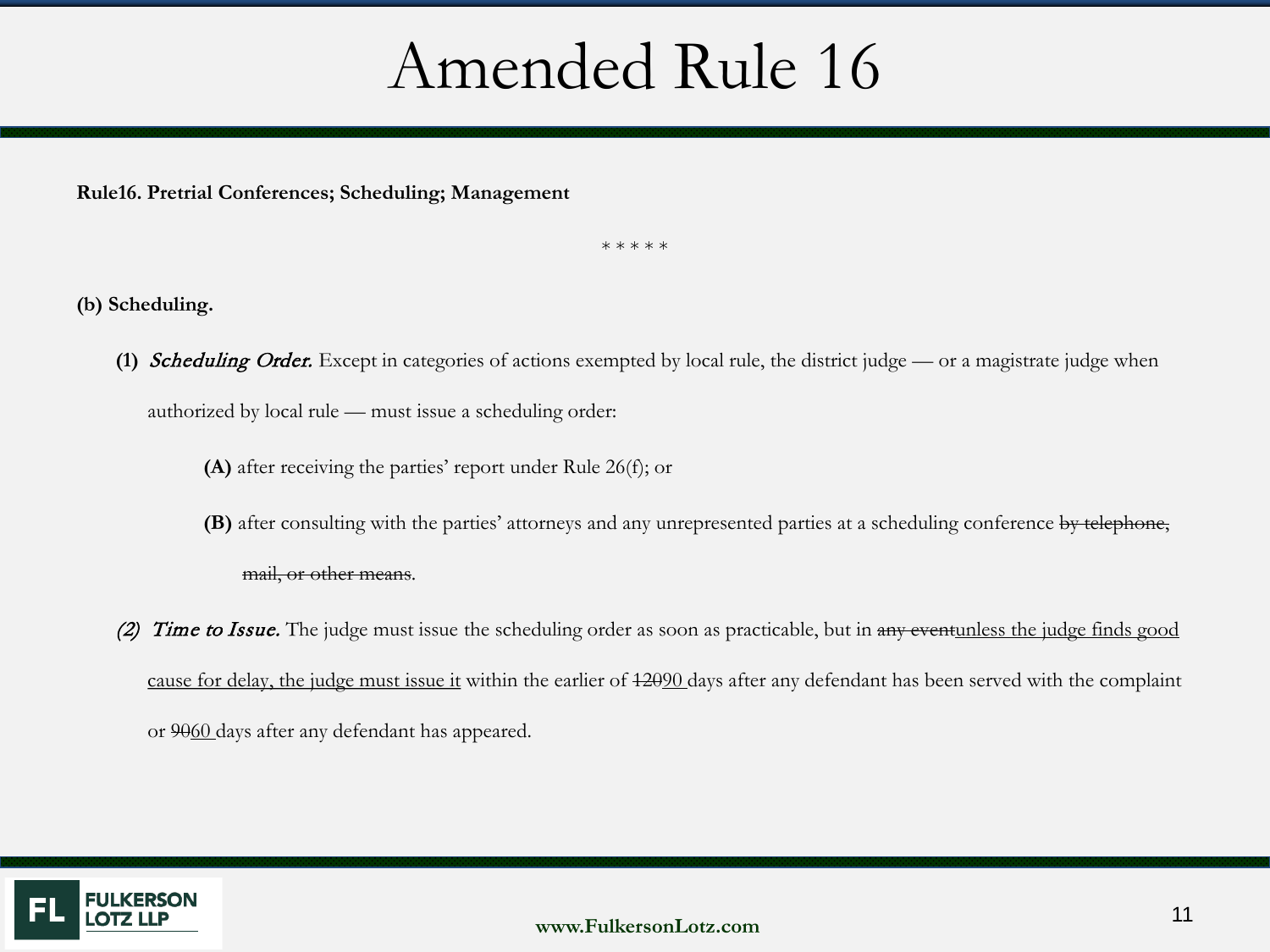# Amended Rule 16 continued

**(3)** Contents of the Order**.**

\* \* \* \* \*

**(B)** *Permitted Contents*. The scheduling order may:

\* \* \* \* \*

- (iii) provide for disclosure, ordiscovery, or preservation of electronically stored information;
- **(iv)** include any agreements the parties reach for asserting claims of privilege or of protection as trial preparation material after information is produced, including agreements reached under Federal Rule of Evidence 502;
- **(v)** direct that before moving for an order relating to discovery, the movant must request a conference with the court;
- **(vvi)** set dates for pretrial conferences and for trial; and
- **(vivii)** include other appropriate matters.

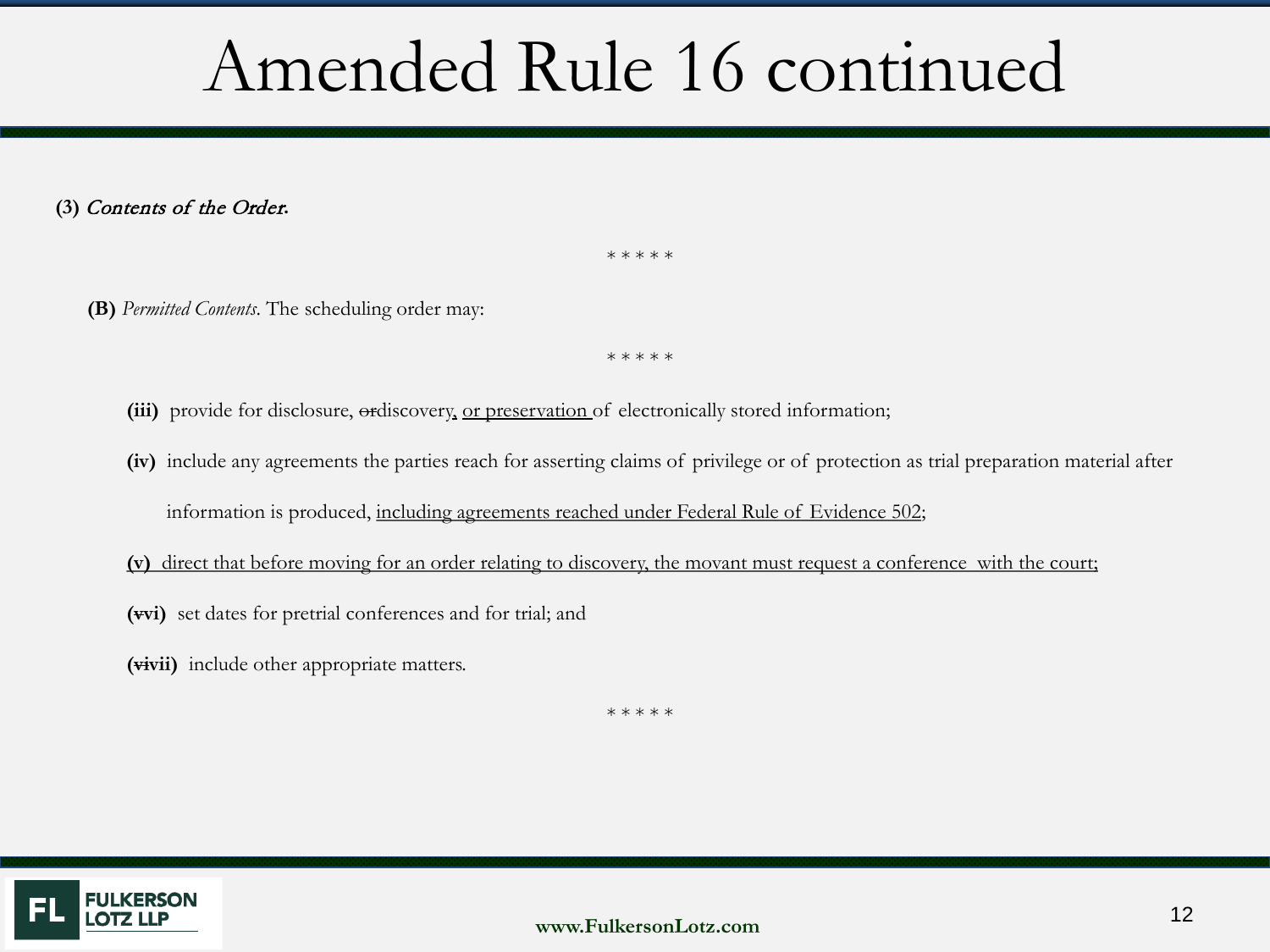# Practice Under Amended Rule 16

- Scheduling conferences must now be conducted by "direct simultaneous communication" (per Advisory Committee Note). Conference may be held "in person, by telephone or by more sophisticated electronic means."
- Scheduling order must be issued within 90 days (not 120) after any defendant has been served, or within 60 days (not 90) after any defendant has appeared.
- Three new items added to list of permitted contents of scheduling orders:
	- 1) preservation of electronically stored information;
	- 2) agreements reached between the parties concerning assertions of privilege;
	- 3) court may direct that before filing a discovery motion, the movant must request a conference with the court.

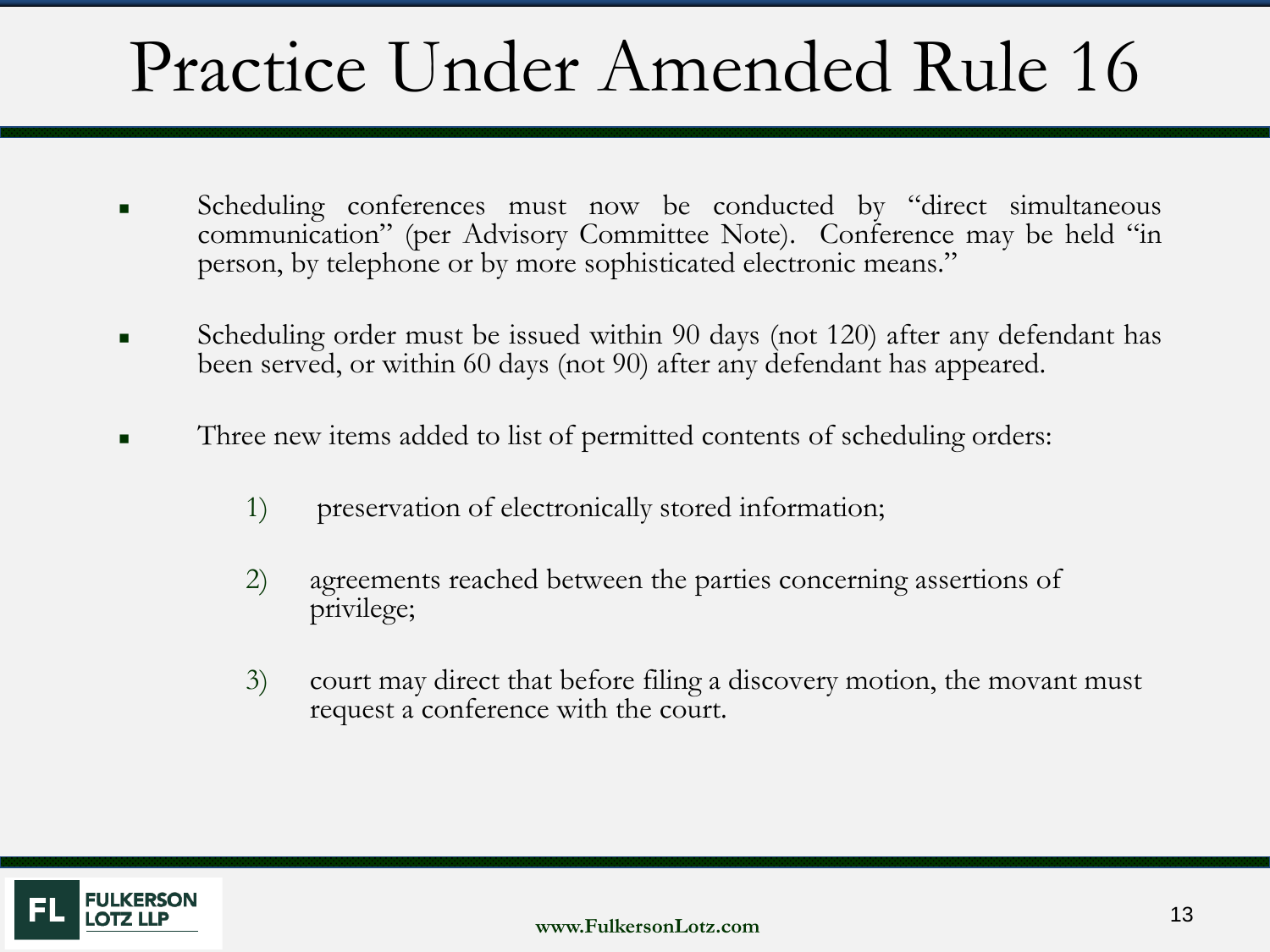# Amended Rule 26(b)

**Rule 26. Duty to Disclose; General Provisions; Governing Discovery**

\* \* \* \* \*

**(b) Discovery Scope and Limits.**

(1) Scope in General. Unless otherwise limited by court order, the scope of discovery is as follows: Parties may obtain discovery regarding any nonprivileged matter that is relevant to any party's claim or defense and proportional to the needs of the case, considering the importance of the issues at stake in the action, the amount in controversy, the parties' relative access to relevant information, the parties' resources, the importance of the discovery in resolving the issues, and whether the burden or expense of the proposed discovery outweighs its likely benefit. Information within this scope of discovery need not be admissible in evidence to be discoverable. including the existence, description, nature, custody, condition, and location of any documents or other tangible things and the identity and location of persons who know of any discoverable matter. For good cause, the court may order discovery of any matter relevant to the subject matter involved in the action. Relevant information need not be admissible at the trial if the discovery appears reasonably calculated to lead to the discovery of admissible evidence. All discovery is subject to the limitations imposed by Rule 26(b)(2)(C).

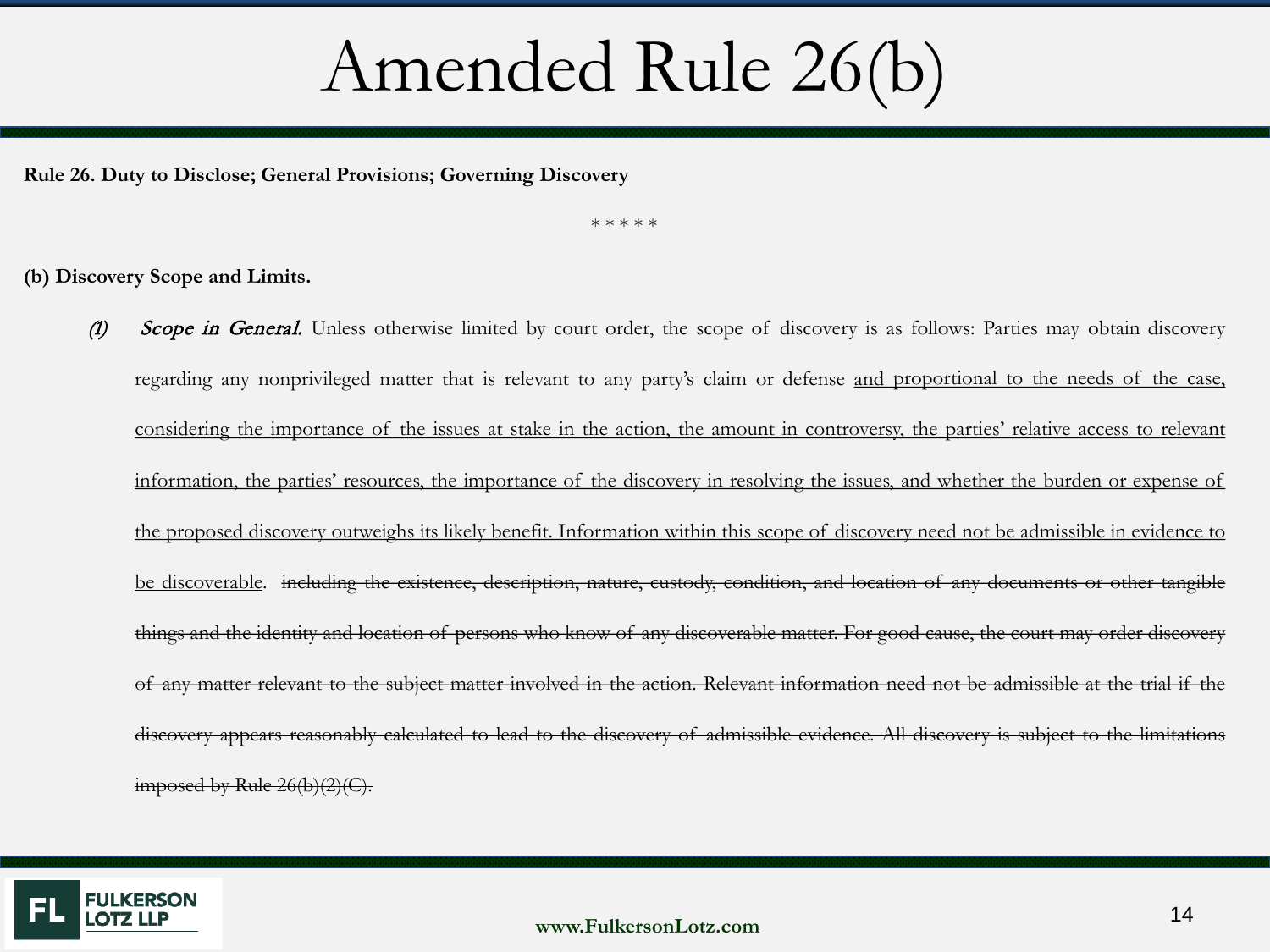### Amended Rule 26(b), continued

**2)** Limitations on Frequency and Extent.

\* \* \* \* \*

**(C)** *When Required.* On motion or on its own, the court must limit the frequency or extent of discovery otherwise allowed by these rules or by local rule if it determines that:

\* \* \* \* \*

**(iii)** the burden or expense of the proposed discovery is outside the scope permitted by Rule 26(b)(1)outweighs its likely benefit, considering the needs of the case, the amount in controversy, the parties' resources, the importance of the issues at stake in the action, and the importance of the discovery in resolving the issues.

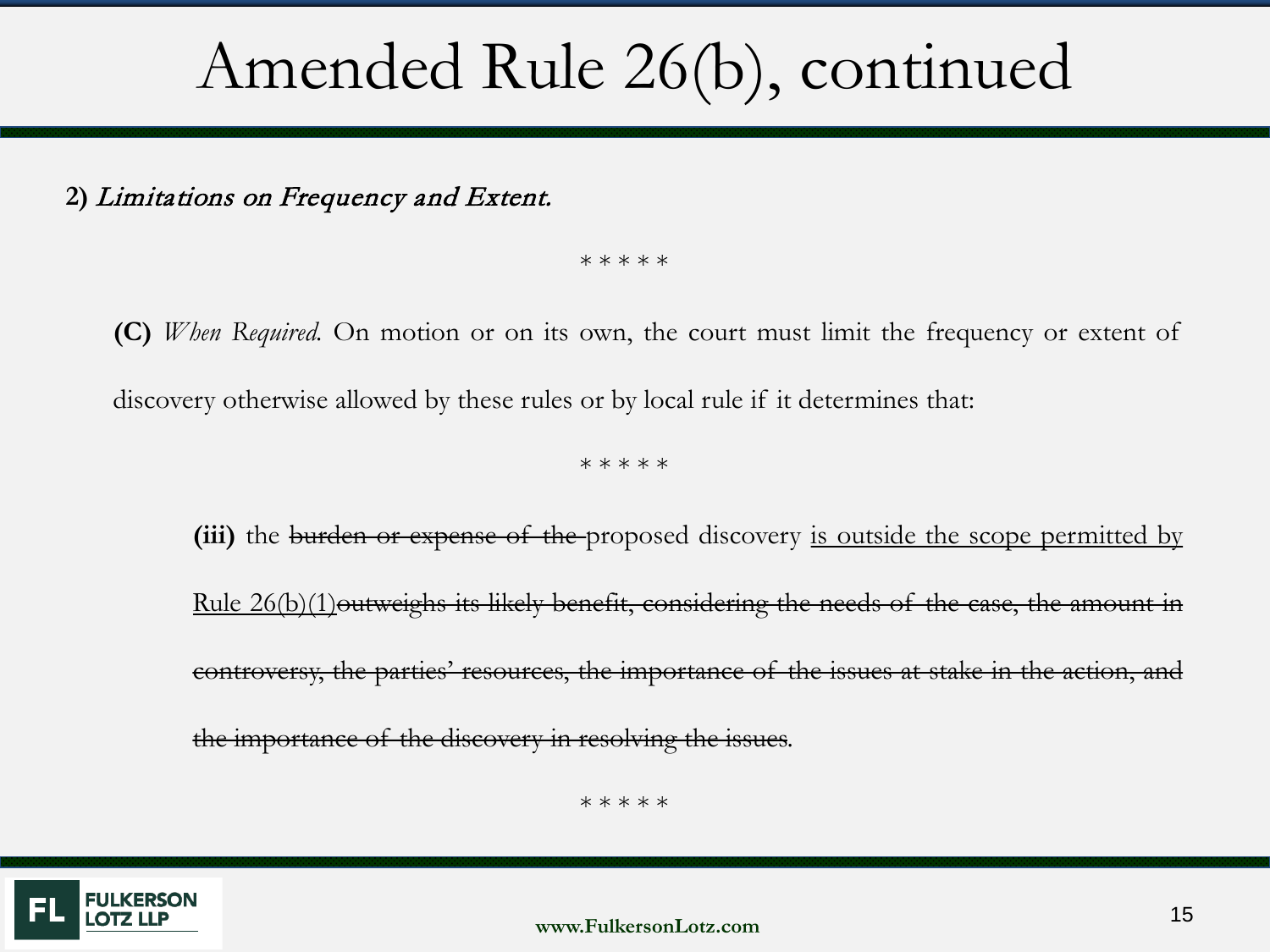### Amended Rule 26(c)

**(c) Protective Orders.**

**(1)** In General. A party or any person from whom discovery is sought may move for a protective order in the court where the action is pending — or as an alternative on matters relating to a deposition, in the court for the district where the deposition will be taken. The motion must include a certification that the movant has in good faith conferred or attempted to confer with other affected parties in an effort to resolve the dispute without court action. The court may, for good cause, issue an order to protect a party or person from annoyance, embarrassment, oppression, or undue burden or expense, including one or more of the following:

• \* \* \* \*

**(B)** specifying terms, including time and place or the allocation of expenses, for the disclosure or discovery;

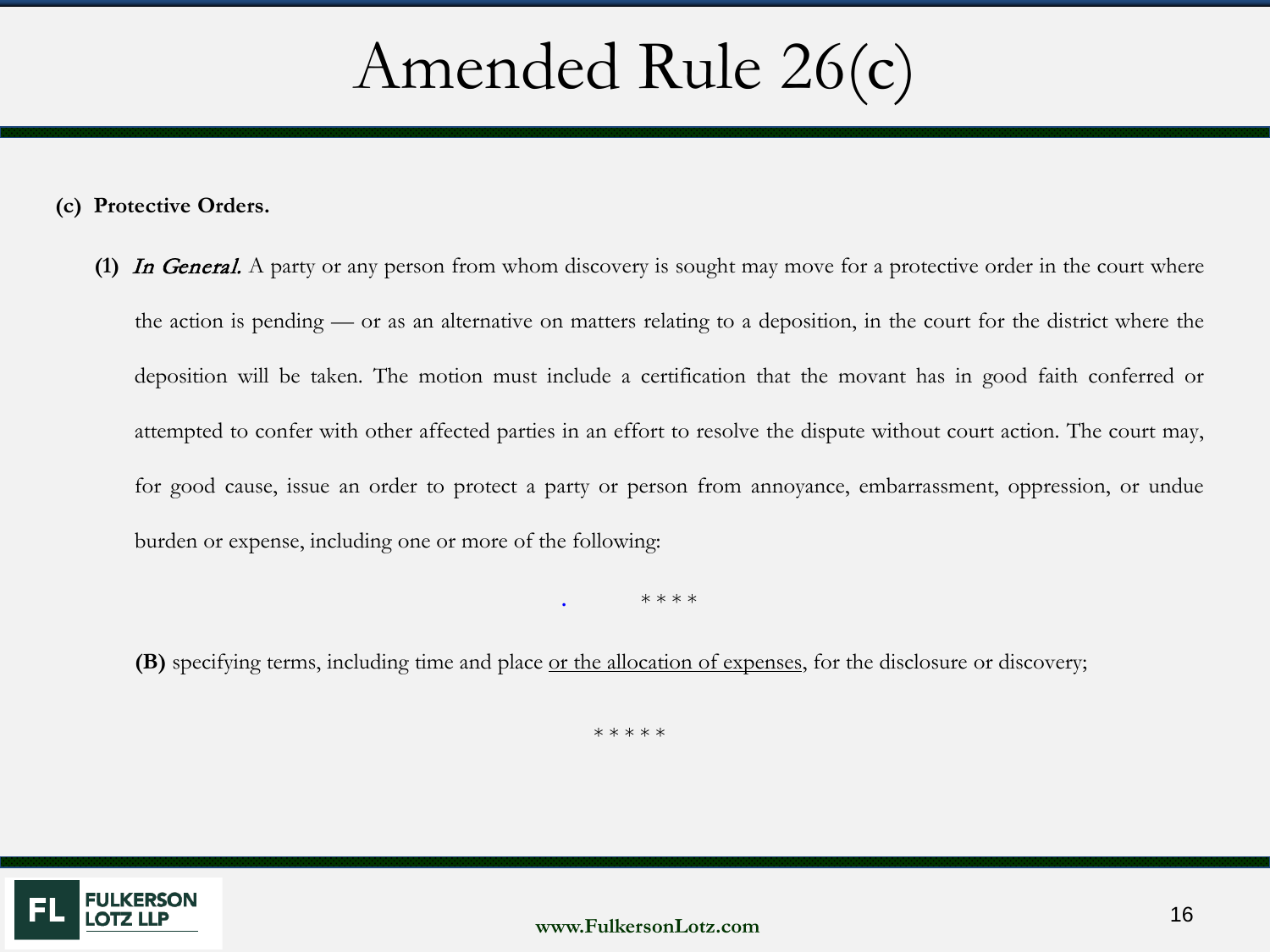#### Amended Rule 26(d)

**(d) Timing and Sequence of Discovery.**

\* \* \* \* \*

#### **(2)** Early Rule 34 Requests.

(A) *Time to Deliver.* More than 21 days after the summons and complaint are served on a

party, a request under Rule 34 may be delivered:

**(i)** to that party by any other party, and

**(ii)** by that party to any plaintiff or to any

other party that has been served.

**(B)** *When Considered Served.* The request is considered to have been served at the first Rule 26(f) conference.

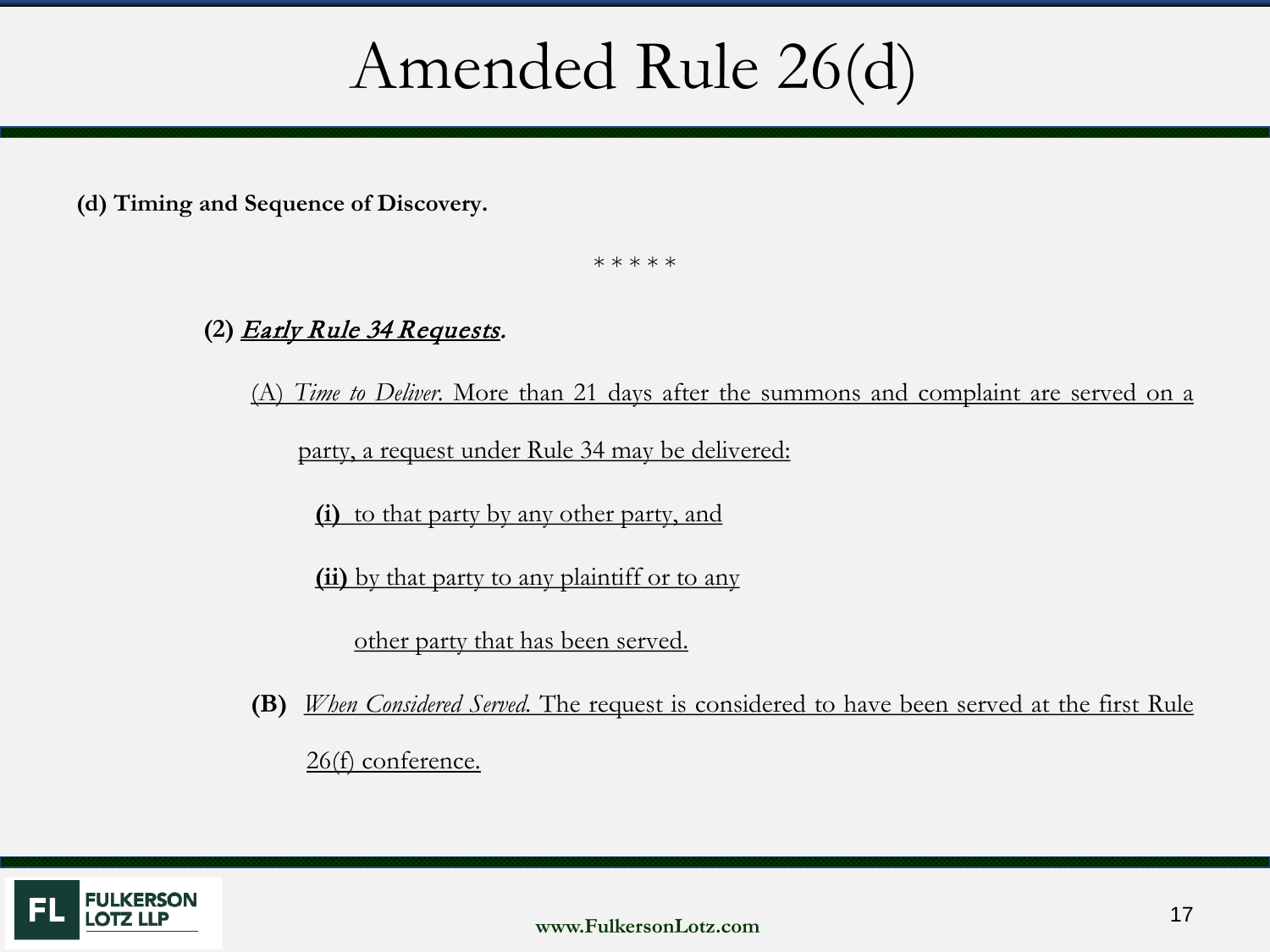### Amended Rule 26(f)

#### **(f) Conference of the Parties; Planning for Discovery.**

#### \* \* \* \* \*

**(3)** Discovery Plan. A discovery plan must state the parties' views and proposals on:

\* \* \* \* \*

- **(C)** any issues about disclosure, ordiscovery, or preservation of electronically stored information, including the form or forms in which it should be produced;
- **(D)** any issues about claims of privilege or of protection as trial-preparation materials, including if the parties agree on a procedure to assert these claims after production — whether to ask the court to include their agreement in an order under Federal Rule of Evidence 502;

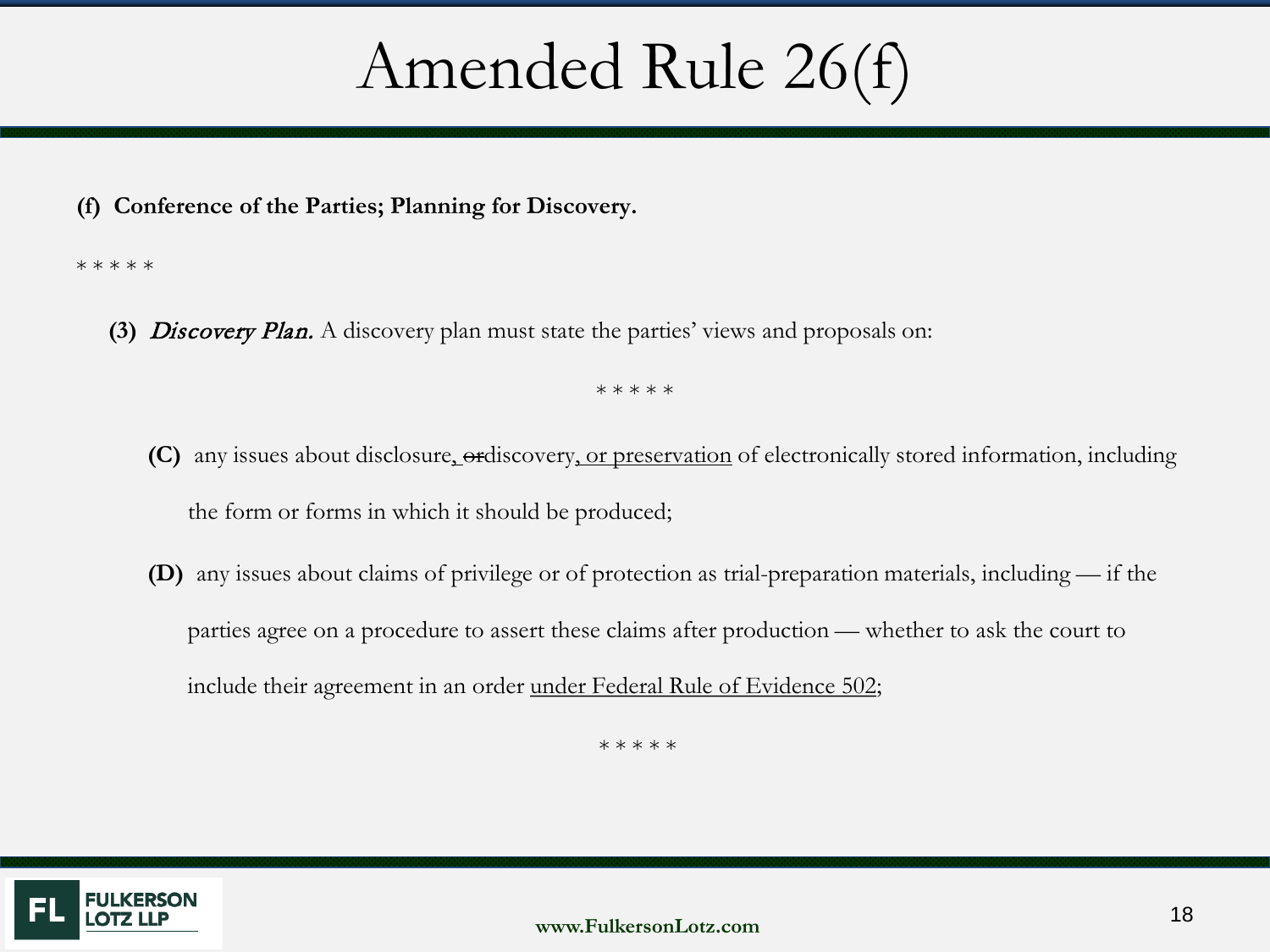## Practice Under Amended Rule 26

- Biggest change in 2015 amendments
- Scope of discovery:
	- Standard is no longer relevant information reasonably calculated to lead to discovery of evidence
	- Now, discovery must be relevant <u>and proportional</u> to the needs of the case
	- **Amendment also deletes provision authorizing the court, for good** cause, to order discovery of any matter relevant to the subject matter of the case
		- Advisory Committee Note ties this change back to new emphasis on proportionality

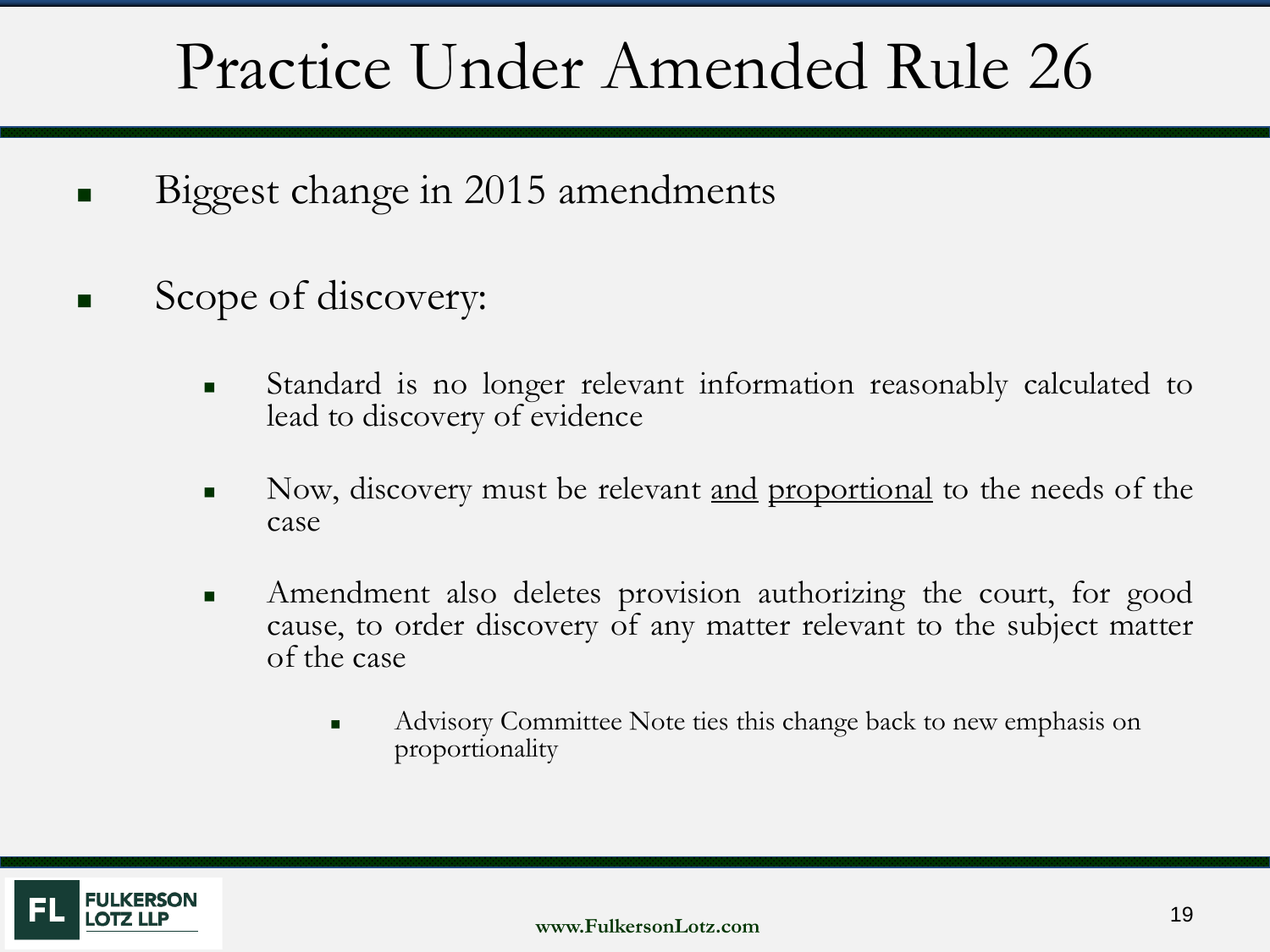# Factors in Proportionality

- **IMPORTANCE OF the issues at stake in the action;**
- The amount in controversy;
- The parties' relative access to relevant information;
- **The parties' resources;**
- The importance of the discovery in resolving the issues;
- **Number 1** Whether the burden or expense of the proposed discovery outweighs its likely benefit.

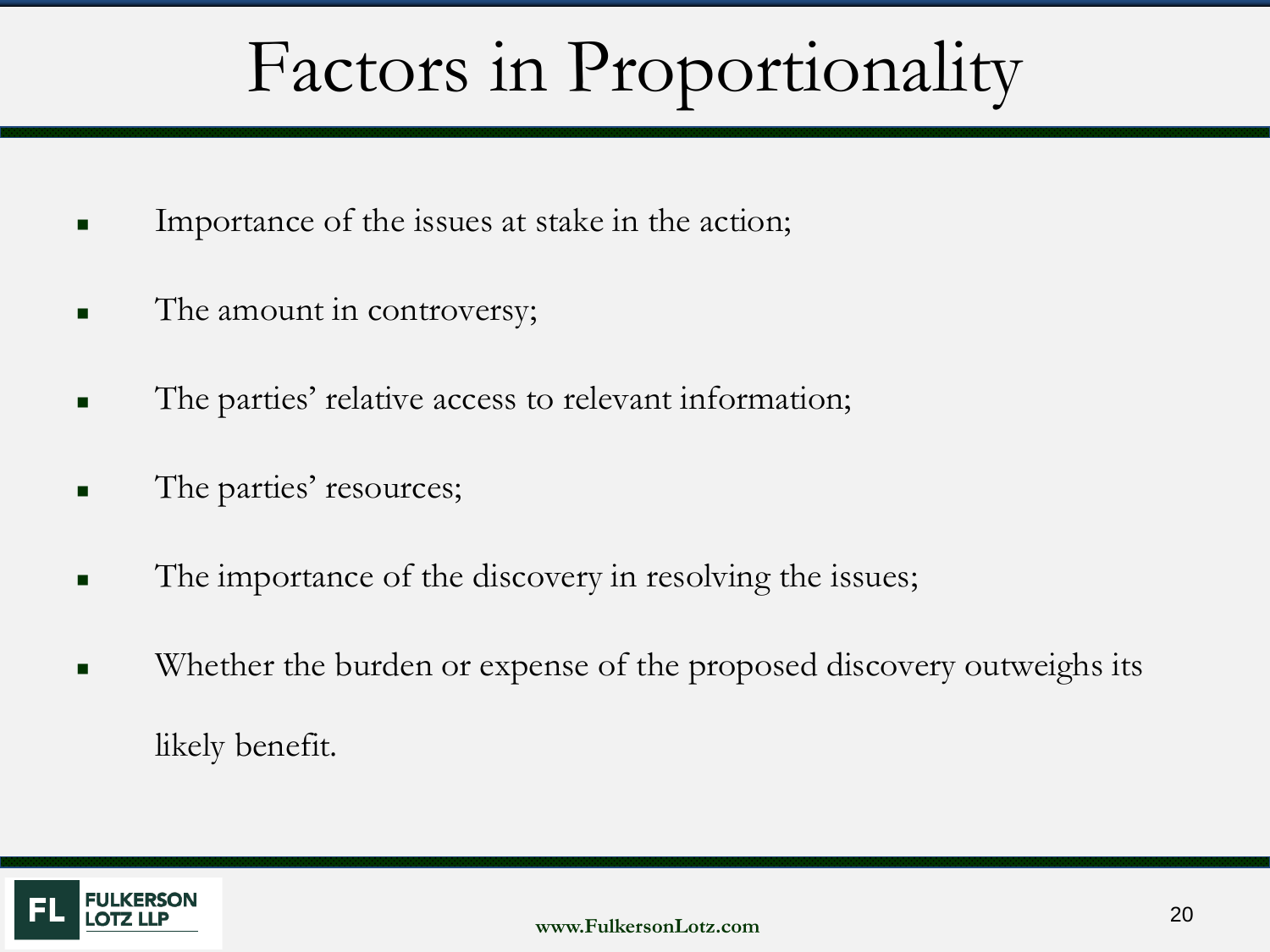# Practice Under Amended Rule 26

- **Powerful new tool for opposing excessive discovery**
- Advisory Committee note attempts to minimize the change, claiming it does not alter the responsibility of the court (and the parties) to consider proportionality
- Not intended to permit automatic boiler plate objections based on proportionality
- Expect automatic boiler plate objections…

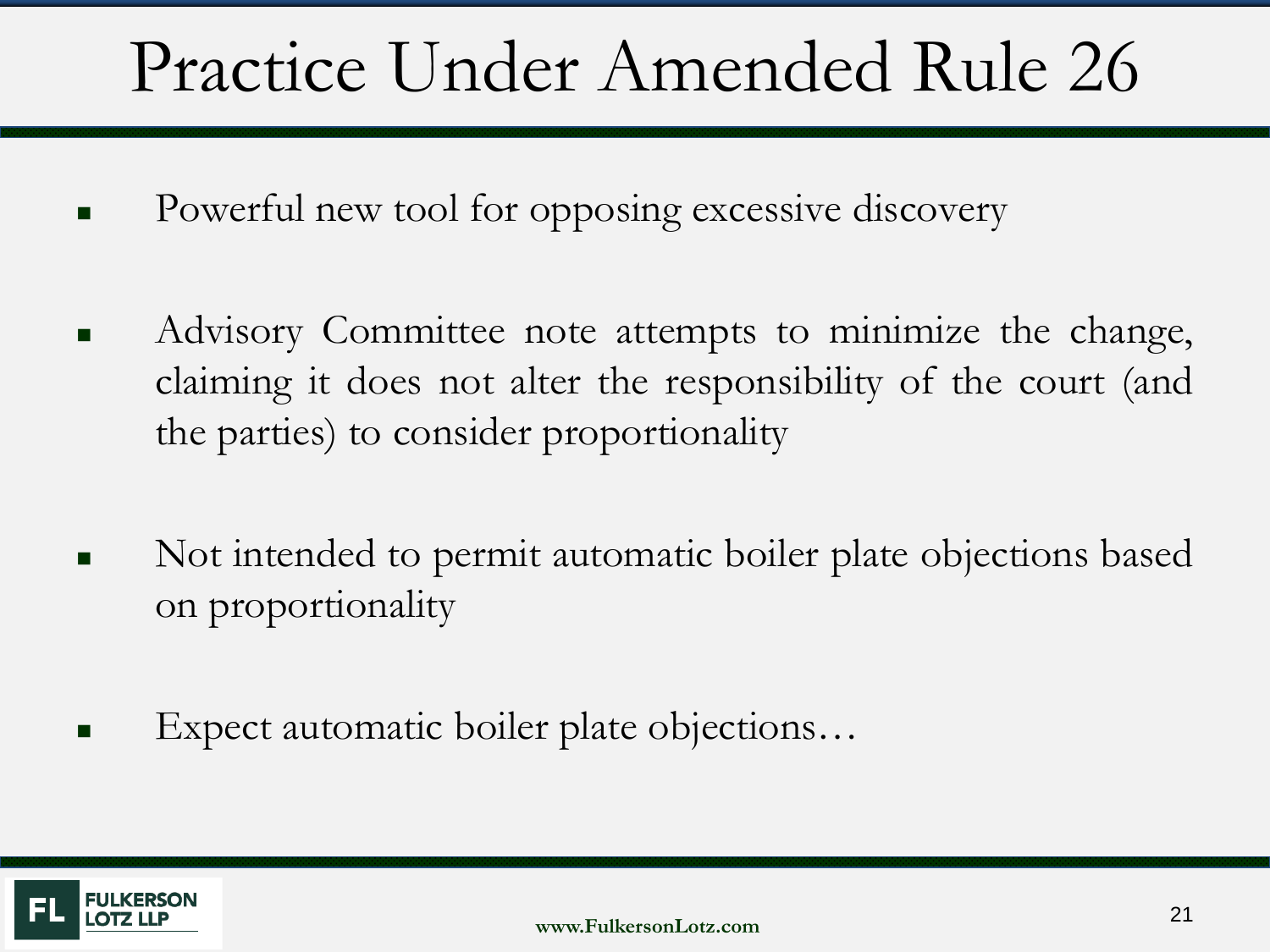Advisory Committee Note regarding e-discovery:

The burden or expense of proposed discovery should be determined in a realistic way. This includes the burden or expense of producing electronically stored information. Computer-based methods of searching such information continue to develop, particularly for cases involving large volumes of electronically stored information. Courts and parties should be willing to consider the opportunities for reducing the burden or expense of discovery as reliable means of searching electronically stored information become available.

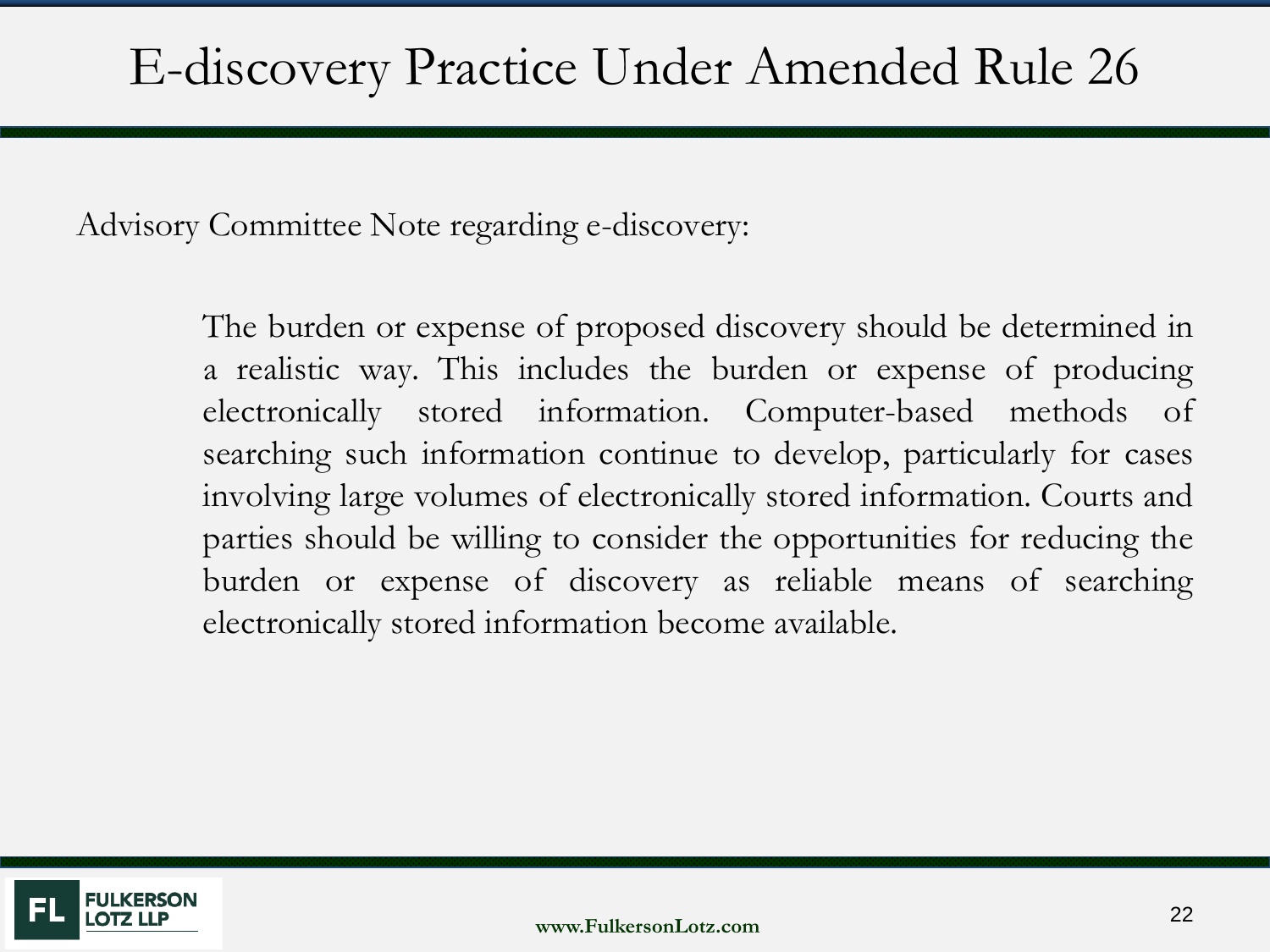## Practice Under Amended Rule 26

- **Provision on protective orders amended to authorize court to** allocate expenses of disclosure or discovery
	- Though Advisory Committee says this does not imply cost-shifting should become a common practice
	- Responding party will still normally bear cost of responding
- $\blacksquare$  E-discovery can be expensive
- If you are trying to resist discovery, the cost can impact the proportionality of your opponent's requests
- If you lose on proportionality, try seeking cost-shifting

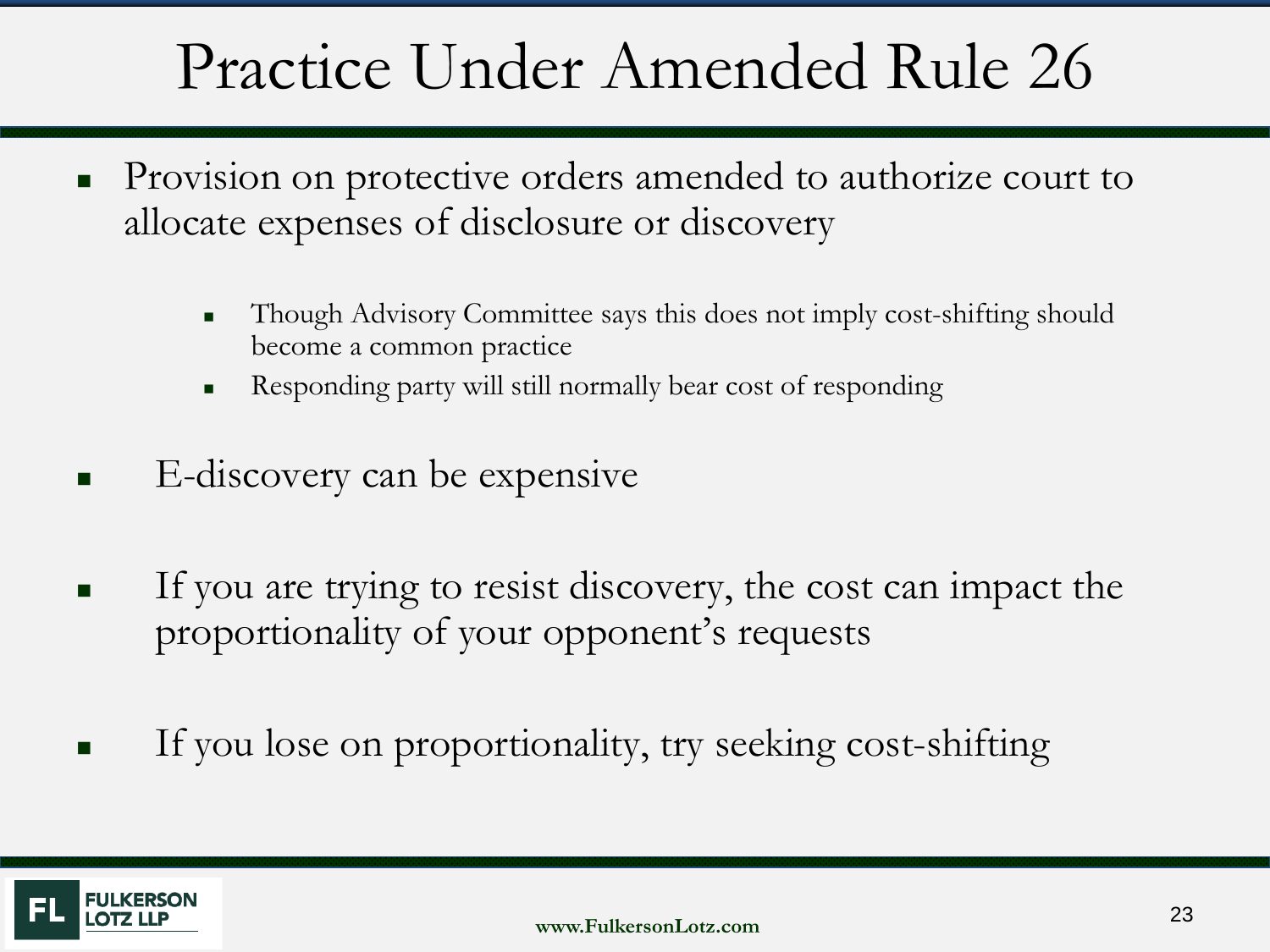#### Practice Under Amended Rule 26, continued

- $\blacksquare$  26(d)(2) Amended to permit requests for production before the parties' Rule 26 conference
- May serve requests "more than" 21 days after the summons and complaint are served
- **Either party may serve such requests**
- Early Requests for Production are considered served at the Rule 26(f) conference

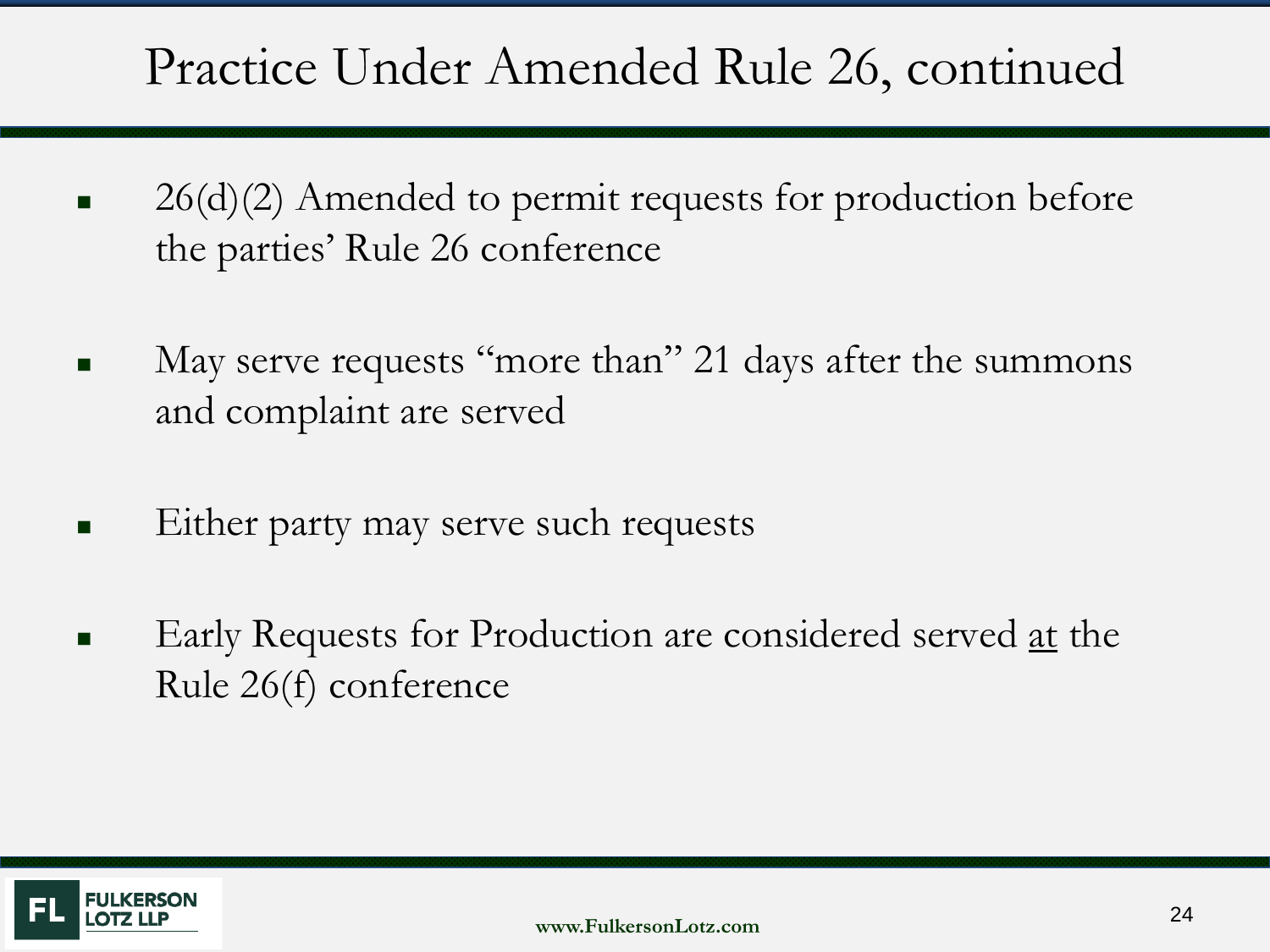Amended Rule 34(b)

#### **Rule 34. Producing Documents, Electronically Stored Information, and Tangible Things, or Entering onto Land, for Inspection and Other Purposes**

\* \* \* \* \*

**(b) Procedure.**

\* \* \* \* \*

#### **(2)** Responses and Objections.

- *(A) Time to Respond.* The party to whom the request is directed must respond in writing within 30 days after being served or if the request was delivered under Rule  $26\text{ (d)}(2)$  — within 30 days after the parties' first Rule  $26\text{ (f)}$  conference. A shorter or longer time may be stipulated to under Rule 29 or be ordered by the court.
- (B) *Responding to Each Item.* For each item or category, the response must either state that inspection and related activities will be permitted as requested or state an objection with specificity the grounds for objecting to the request, including the reasons. The responding party may state that it will produce copies of documents or of electronically stored information instead of permitting inspection. The production must then be completed no later than the time for inspection specified in the request or another reasonable time specified in the response.
- **(C)** *Objections*. An objection must state whether any responsive materials are being withheld on the basis of that objection. An objection to part of a request must specify the part and permit inspection of the rest.

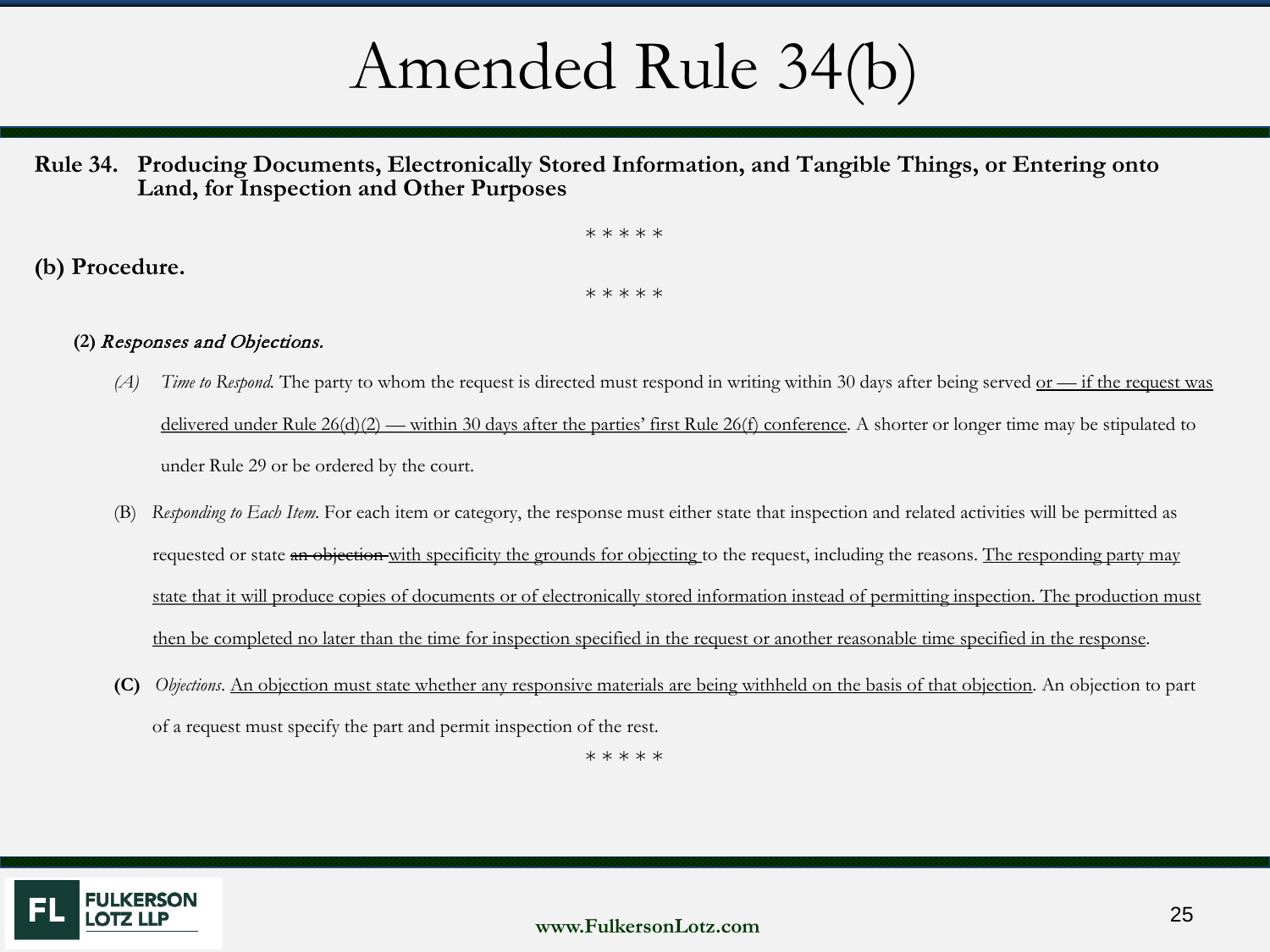- Responses to "early" requests due 30 days after Rule 26(f) conference
- Rule now expressly permits production of copies of documents or electronically stored information
	- **conforms** to common practice
	- **response must state copies will be produced**
- **Production of copies must be completed no later than the time specified in the** request, or another "reasonable time" specified in the response
	- **EXECUTE:** "mutually agreeable time and place" not good enough
	- **If production will be in stages, must specify a beginning and end date**

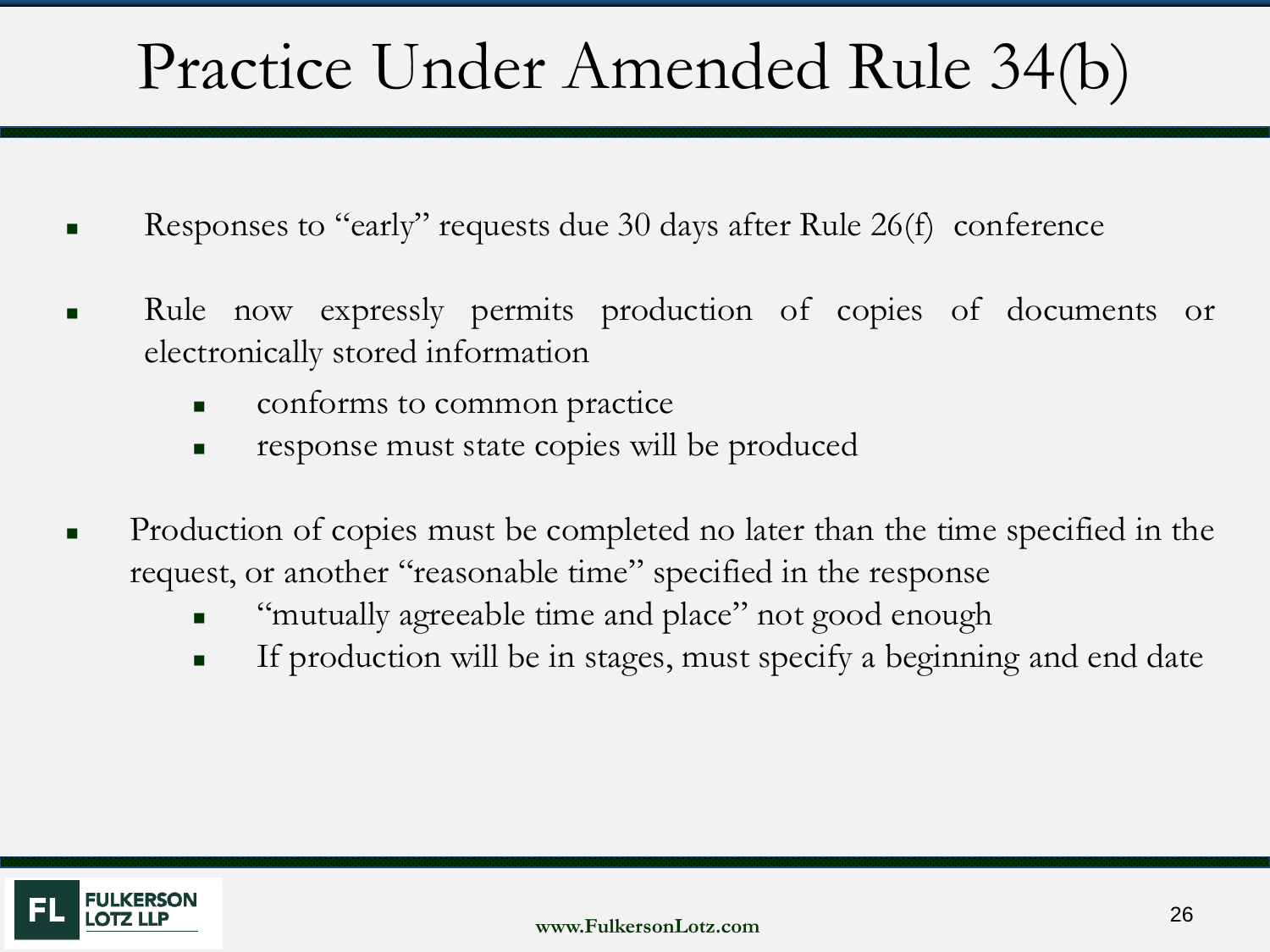#### Practice Under Amended Rule 34(b), continued

- If you object to a request, your response must now specify the grounds for objection
- Objections must state whether any responsive materials are being withheld based on the objection
	- Similar to withholding statement for privileged materials under Texas practice?
	- Advisory Committee Note indicates don't have to specify what documents have been withheld
	- An objection that states the limits that controlled the search for responsive materials is enough. It is sufficient, for example, to state search for documents was limited to a specific relevant time period
	- Intended to eliminate "defensive" motions to compel

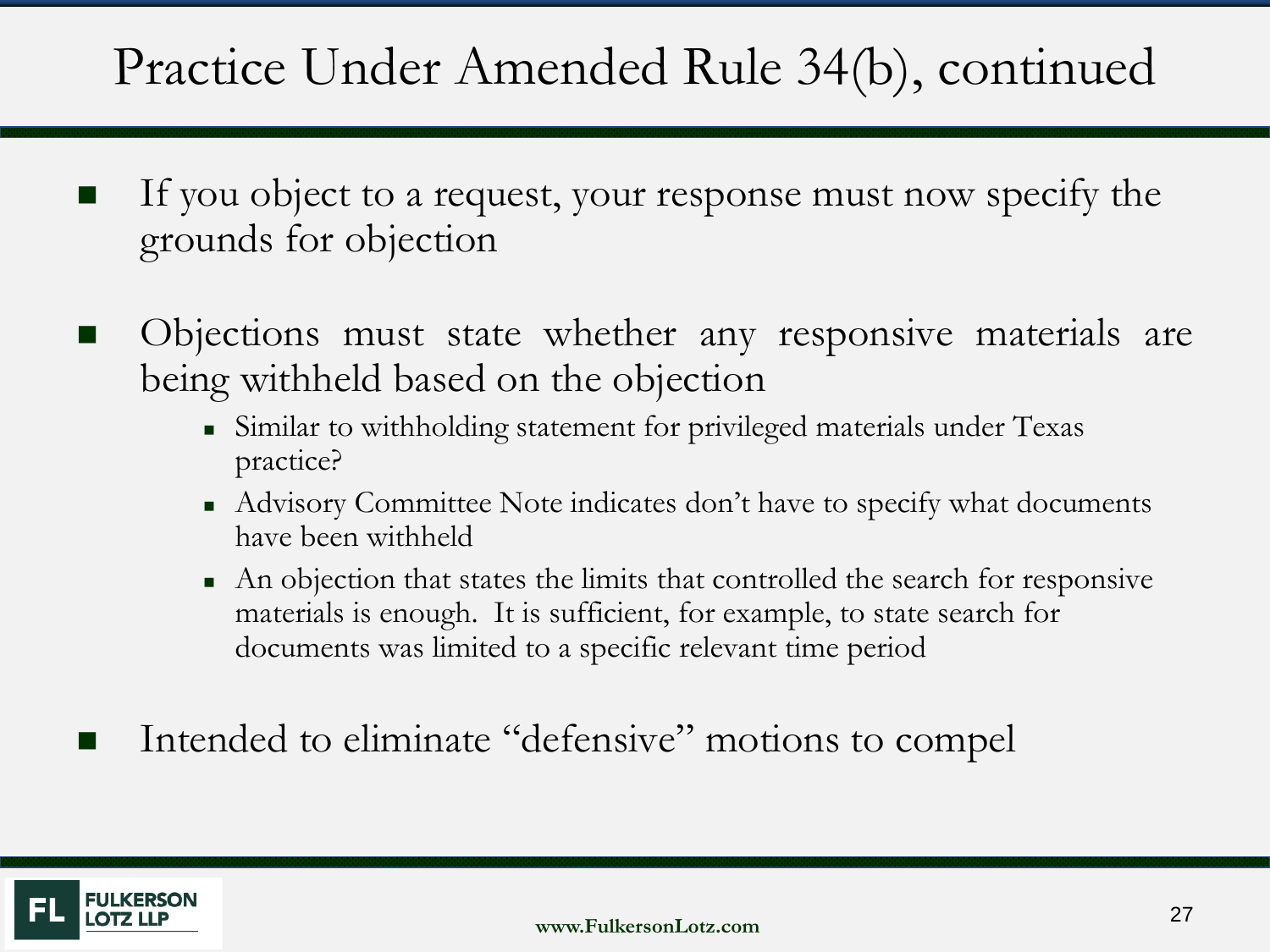#### Rule 37. Failure to Make Disclosures or to Cooperate in Discovery; Sanctions

- **(e) Failure to ProvidePreserve Electronically Stored Information.** Absent exceptional circumstances, a court may not impose sanctions under these rules on a party for failing to provide electronically stored information lost as a result of the routine, good-faith operation of an electronic information system. If electronically stored information that should have been preserved in the anticipation or conduct of litigation is lost because a party failed to take reasonable steps to preserve it, and it cannot be restored or replaced through additional discovery, the court:
	- **(1)** upon finding prejudice to another party from loss of the information, may order measures no greater than necessary to cure the prejudice; or
	- **(2)** only upon finding that the party acted with the intent to deprive another party of the information's use in the litigation may:

**(A)** presume that the lost information was unfavorable to the party;

**(B)** instruct the jury that it may or must presume the information was unfavorable to the party; or

**(C)** dismiss the action or enter a default judgment.

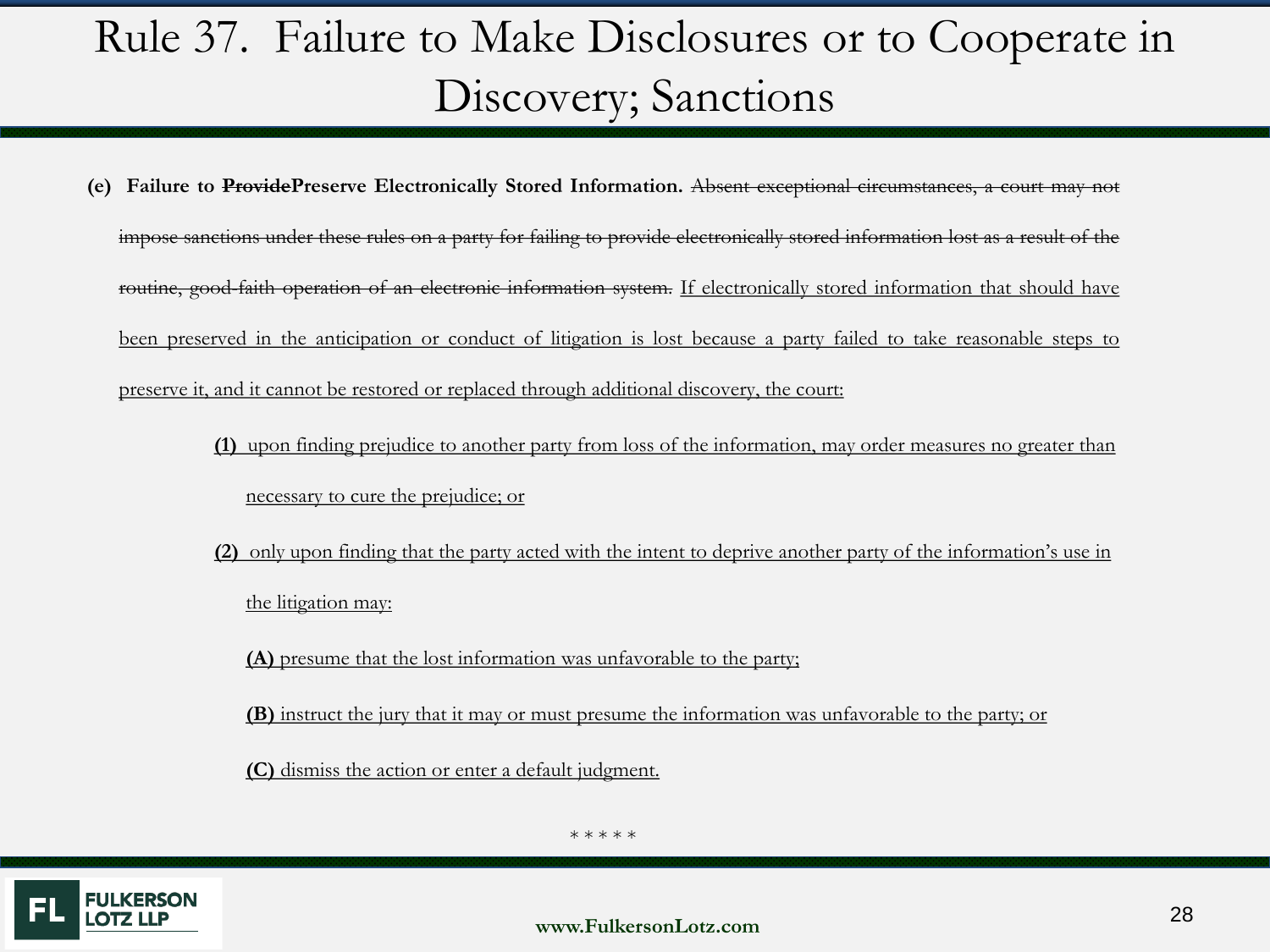- Widespread belief former Rule 37(e) did not adequately guide judges in dealing with failures to preserve or produce electronically stored information
- New rule incorporates common law spoliation concepts to remedy loss of electronic information
- **Applies only:** 
	- (1) to electronically stored information
	- (2) if it should have been preserved in the anticipation or conduct of litigation, but
	- (3) was lost due to failure to take reasonable steps to preserve it
- Only applies if the lost data cannot be restored or replaced through additional discovery
	- If information can be replaced, no further action should be taken

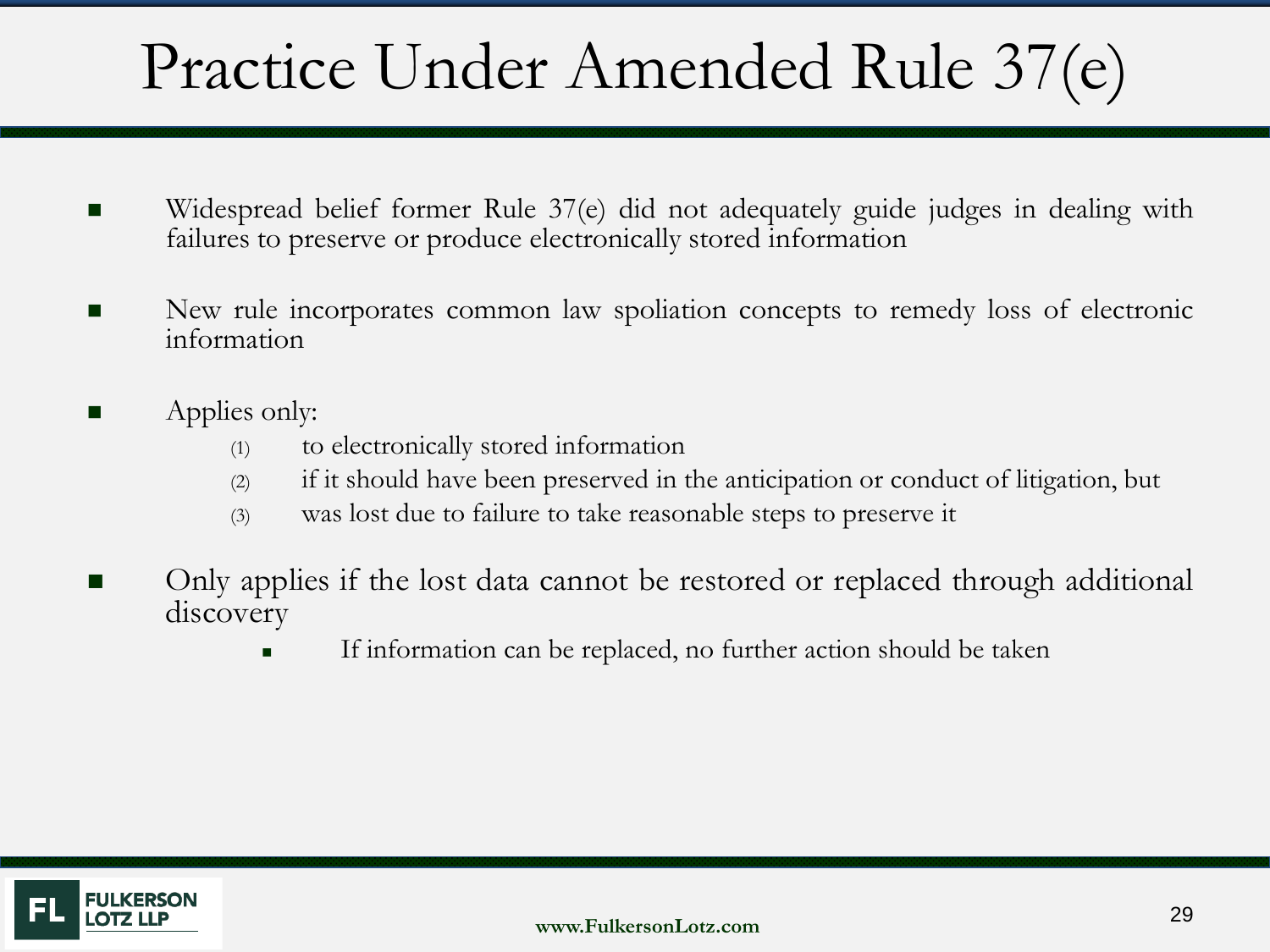- Duty to preserve
	- Generally common law obligations
	- Can arise from other sources, including statutes, administrative regulations, a court order (even in another case), or even a party's own policies
- Reasonable steps to preserve
	- Advisory Committee: "reasonable ≠ perfect"
	- Court should consider proportionality

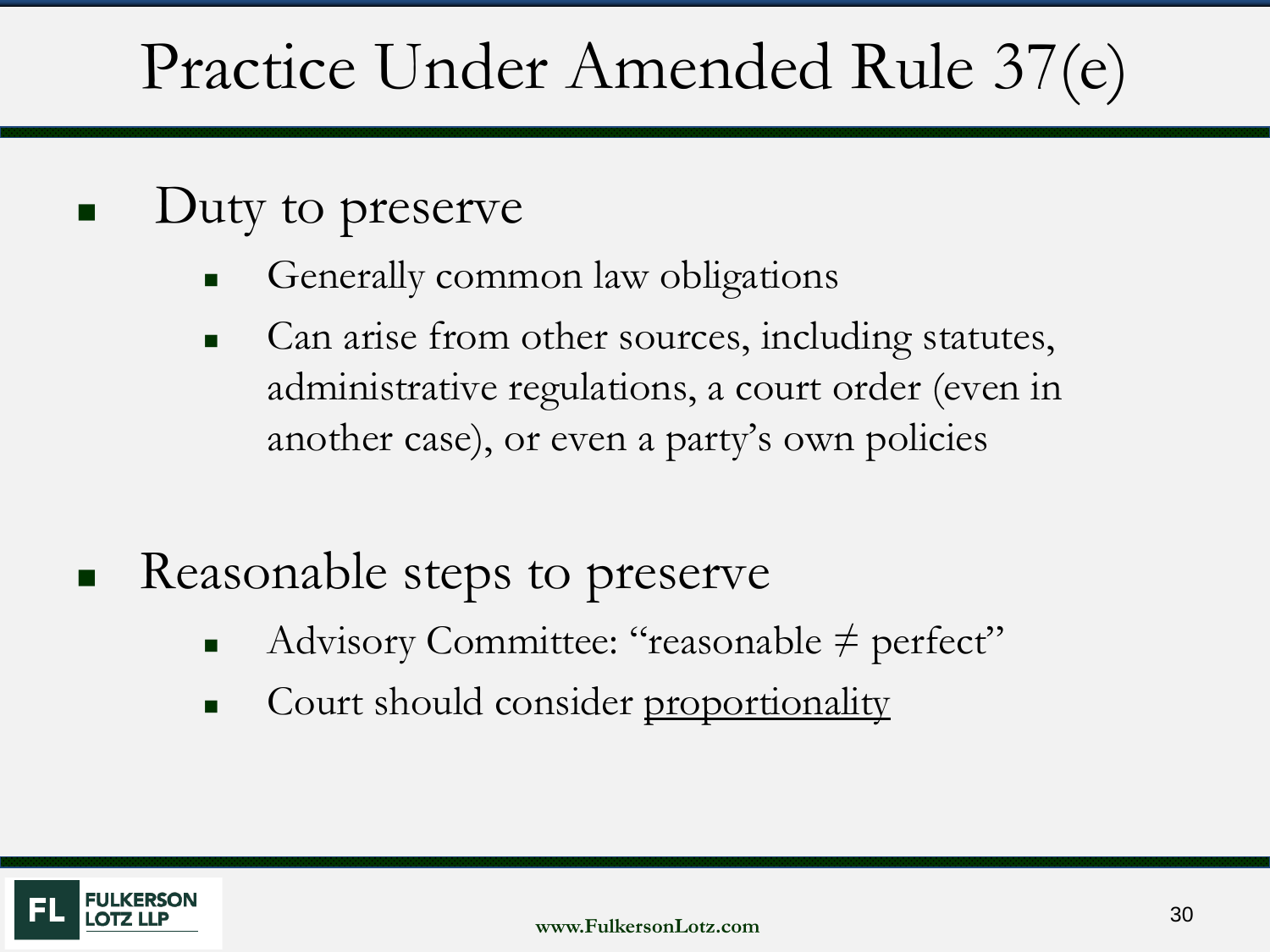- Court may impose sanctions if it finds prejudice to another party
	- Rule does not specify who has burden of proof
- Court may order measures "no greater than necessary to cure the prejudice"
- Broad discretion
- In appropriate cases, remedy may include (examples):
	- Forbidding party from presenting certain evidence
	- Permitting parties to present evidence and argument to jury on loss of information
	- Giving jury instructions to assist in evaluation of such evidence or argument

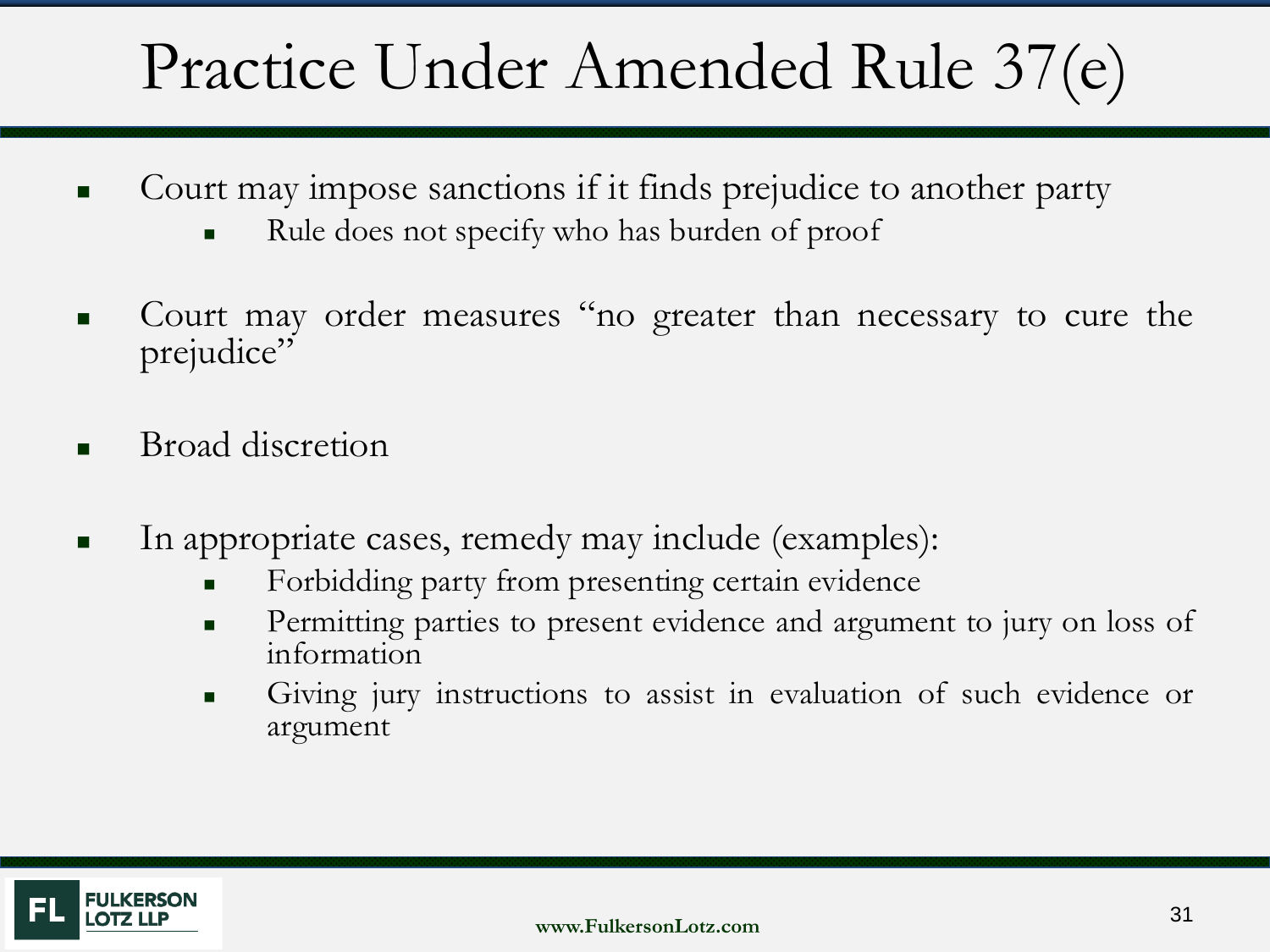- If court finds intent to deprive another party of information, the court may:
	- (1) Presume lost information was unfavorable to the party;
	- (2) Instruct the jury that it may or must presume the information was unfavorable to the party, or
	- (3) dismiss the case or enter a default judgment
- **Court may, but is not required, to order these** sanctions. Again, Court has broad discretion